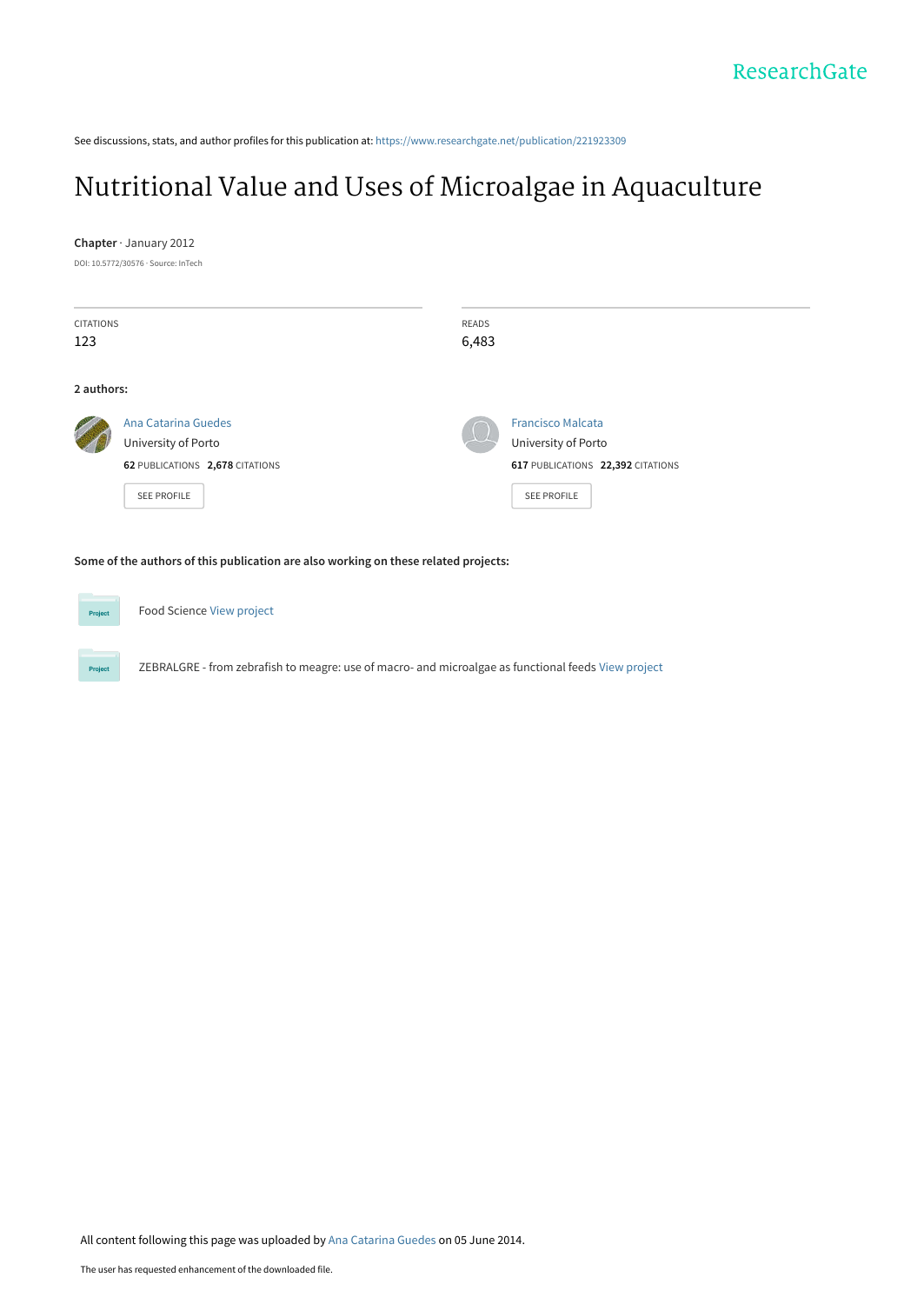# **Nutritional Value and Uses of Microalgae in Aquaculture**

A. Catarina Guedes<sup>1</sup> and F. Xavier Malcata<sup>1,2,3\*</sup>

*1CIMAR/CIIMAR – Centro Interdisciplinar de Investigação Marinha e Ambiental, Porto 2 ISMAI – Instituto Superior da Maia, Castelo da Maia, Avioso S. Pedro 3Instituto de Tecnologia Química e Biológica, Universidade Nova de Lisboa, Avenida da República, Oeiras Portugal* 

## **1. Introduction**

Microalgae (i.e. single-celled algae or phytoplankton) represent the largest, yet one of the most poorly understood groups of microorganisms on Earth. As happens with plants relative to terrestrial animals, microalgae represent the natural nutritional base and primary source of bulk nutrients in the aquatic food chain.

Microalgae play indeed a crucial nutritional role with regard to marine animals in the open sea, and consequently in aquaculture. Most marine invertebrates depend on microalgae for their whole life cycle, so commercial and experimental mollusc or fish hatcheries have included a microalga production system in parallel to their animal production itself. Microalgae are utilized as live feed for all growth stages of bivalve molluscs (e.g. oysters, scallops, clams and mussels), for larval/early juvenile stages of abalone, crustaceans and some fish species, and for zooplankton used in aquaculture food webs at large. It should be emphasized that the productivity of any hatchery is directly related to the quantity and quality of the food source used therein.

On the other hand, the concept of aquaculture as a set of engineered systems in terms of wastewater treatment and recycling has received an impetus over the past few years. They are designed to meet specific treatment and wastewater specifications, and may simultaneously solve environmental and sanitary problems along with economic feasibility [1,2]. A renewed interest has also been experienced by high rate microalgal ponds for treatment of wastewater – where photosynthetic microalgae supply oxygen to heterotrophic bacteria, and where wastewater-borne nutrients are converted into biomass protein [2,3]. Therefore, microalga culturing is likely to play an increasingly important role in aquatic food production modules, specifically to produce (or be used as) feed for fish, convert  $CO<sub>2</sub>$ to  $O_2$  and remediate water quality.

 $\overline{a}$ 

<sup>\*</sup> Corresponding Author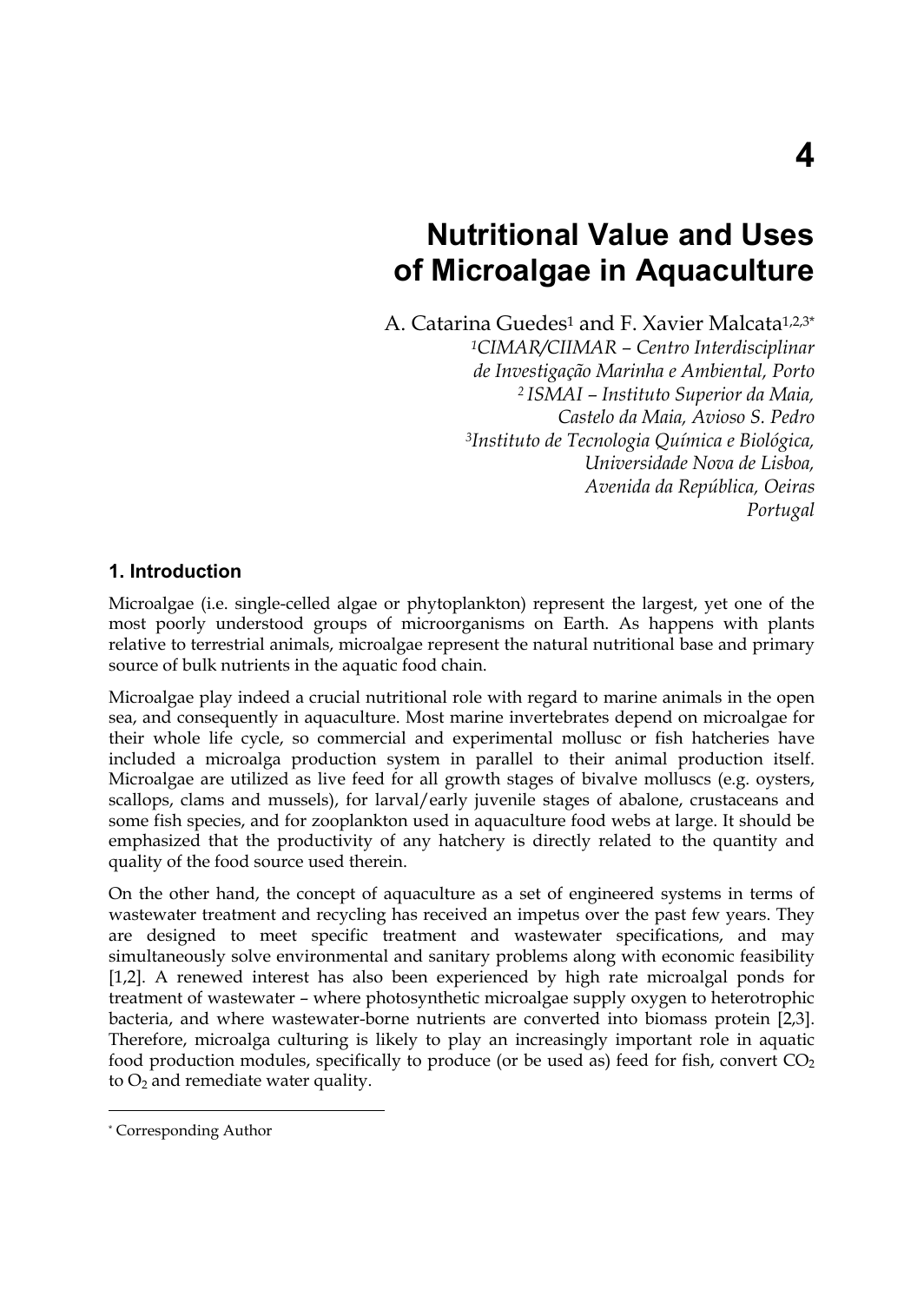## **2. General attributes of microalgal species in aquaculture**

Unlike air-breathing animals, those living in aquatic media and used for large scale human consumption as food are seldom herbivorous at the adult stage; most farmed animals are indeed carnivorous from their post-larval stage on, or omnivorous at best. The associated food web is accordingly longer, so only filtering molluscs and a few other animals truly depend on plankton throughout their lifetime. However, microalgae are required for larva nutrition during a brief period – either for direct consumption in the case of molluscs and penaeid shrimps, or indirectly for the live prey fed to small-larval fish. In these cases, the post-larvae specimens are hatched, bred and raised by specialized establishments (hatcheries) – which are particularly complex to operate because they involve intensive production of microalgae and, in the case of small-larval fish, production of such small live prey as rotifers. Aquacultured animals for which rearing does not exhibit these constraints are seldom found; this is the case of salmonids, whose eggs have sufficient reserves to hatch big larvae capable of feeding directly on dry particles [4].

Over the last decades, several hundred microalga species have been tested as feed, but probably less than twenty have experienced a widespread application in aquaculture. In fact, microalgal species vary significantly in their nutritional value – which is also dependent on culturing conditions [5,6]. To provide a better balanced nutrition package and more effectively improve animal growth, a carefully selected mixture of microalgae should be fed to fish, directly or indirectly (through enrichment of zooplankton) – as this leads to better results than a diet composed of a single microalga [7,8].

Microalga production for use as feed is divided into intensive monoculture – for larval stages of bivalves, shrimp and certain fish species, and extensive culture – for growth of bivalves, carp and shrimp. Favored genera for the former include *Chaetoceros, Thalassiosira, Tetraselmis, Isochrysis*, *Nannochloropsis*, *Pavlova and Skeletonema* [6,9,10]. These organisms are fed directly or indirectly to the cultured larval organism; indirect means of providing them are usually through artemia, rotifers and *Daphnia* – which are, in turn, fed to the target larval organisms. It is widely accepted that microalgae are actively taken up by shrimp larvae, and play an important role in nutrition at that life stage; however, it is uncertain whether juveniles and adults do actively feed on microalgae as well. Some reports suggest that microalgae are found in their gut because shrimp accidentally ingest them together with debris [11,12].

The nutritional value of a microalgal diet is critically related to its ability to supply essential macro- and micronutrients to the target animal consumer. As emphasized above, a mixed microalgal diet – as routinely used in the hatchery and nursery phases of oyster cultivation [13], is likely to outperform monoalgal diets [14]. However, the nutritional requirements of bivalves are poorly defined; feeding experiments with microalgae of partially defined compositions have shown that carbohydrate and polyunsaturated fatty acid (PUFA) levels are major factors for growth of oysters [5]. Supply of additional dietary carbohydrate was found to increase oyster growth rate, provided that adequate protein and essential fatty acids were concomitantly supplied [9]. Supplementation of juvenile mussel diets with protein microcapsules led to a positive growth response, and indicated that a protein content below 40 % $(w/w)$  significantly contrains mussel growth rates [15].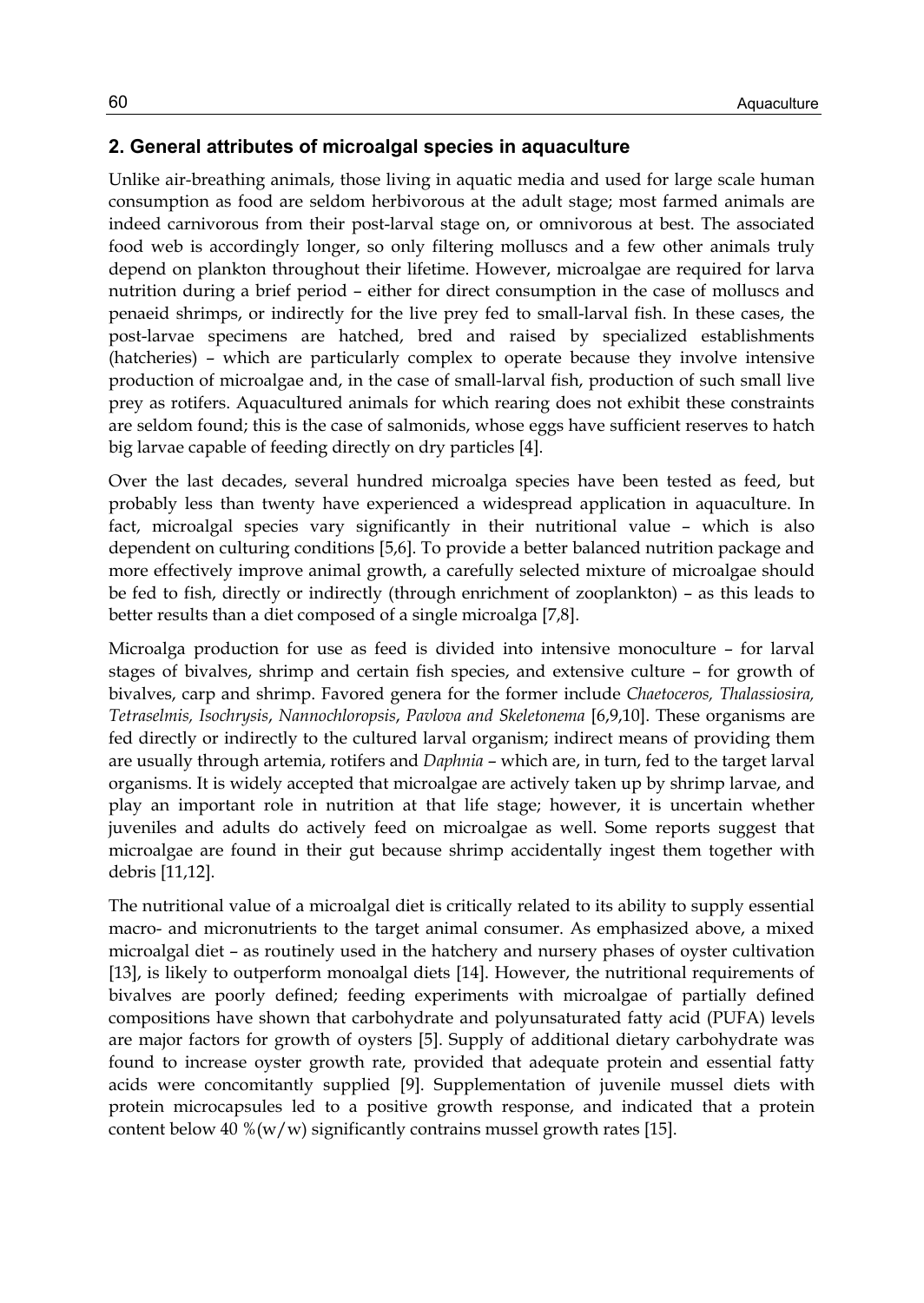Diatoms and haptophytes (prymnesiophytes) are nutritious microalgae that are frequently used as feed for oysters [13]. The prymnesiophytes *Isochrysis* sp. and *P. lutheri* are rich sources of docosahexaenoic acid (DHA, 22:6n-3) – comprising 8-10% total fatty acids [16], while diatoms are a rich source of eicosapentaenoic acid (EPA, 20:5n-3) [17]. Mixed microalgal diets of prymnesiophytes and diatoms are common in bivalve hatcheries, and considered as highly nutritious in terms of requirements for essential PUFAs [18].

Microalgae should, in general, possess a number of key attributes to be useful for aquacultured species: they should be of an appropriate size and shape for ingestion and ready digestion (i.e. they should have a digestible cell wall to make nutrients easily available); they should undergo fast growth rates, and be amenable to mass culture; they should be stable to fluctuations in temperature, light and nutrient profile, as often occur in hatchery systems; and they should exhibit appropriate nutritional qualities, including absence of toxins (that might otherwise accumulate through the food chain). A major challenge faced by algologists is thus to reduce production costs, while maintaining reliability of microalgal feed.

Microalgae provide food for zooplankton, but they can also help stabilize (and even improve) the quality of the culture medium. For numerous freshwater and seawater animal species, introduction of phytoplankton to rearing ponds (the so-called green-water technique) produces much better results in terms of survival, growth and transformation index than the classical clear-water technique [19-21]. The rationale behind this observation is not entirely known, yet it may include water quality improvement by oxygen production and pH stabilization, and action of some excreted biochemical compounds, along with induction of behavioral processes such as initial prey catching and regulation of bacterial population [4,22], probiotic effects [23], and stimulation of immunity [24].

## **3. Nutritional features of microalgae**

Microalgal species can vary significantly in nutritional value, as a function of the prevailing culture conditions. Only a reduced number of species have been used, primarily for historical reasons and ease of cultivation – rather than supported by scientific evidence of any superior performance as nutritional or therapeutical supplements. Hence, formulations more carefully selected of microalgal origin may offer the opportunity for development of improved nutritional packages aimed at larval animals.

Several factors contribute to the nutritional value of a microalga – including its size and shape, and digestibility as related to cell wall structure and composition (as mentioned above), as well as biochemical composition (e.g. accumulation compounds, enzymes and toxins) and specific requirements of the target animal. For this reason, several studies have attempted to correlate the nutritional value of microalgae to their chemical profile. However, results from feeding experiments are often difficult to interpret because of the confounding effects of other formulation additives. An examination of literature data – including those pertaining to microalga-based, compounded diet emulsions, have meanwhile allowed a few general conclusions to be reached [25].

As primary producers in the aquatic food chain, microalgae provide many phytonutrients, including in particular PUFAs – e.g. EPA, arachidonic acid (AA) and DHA, which are known to be essential for various marine animals [25], as well as for growth and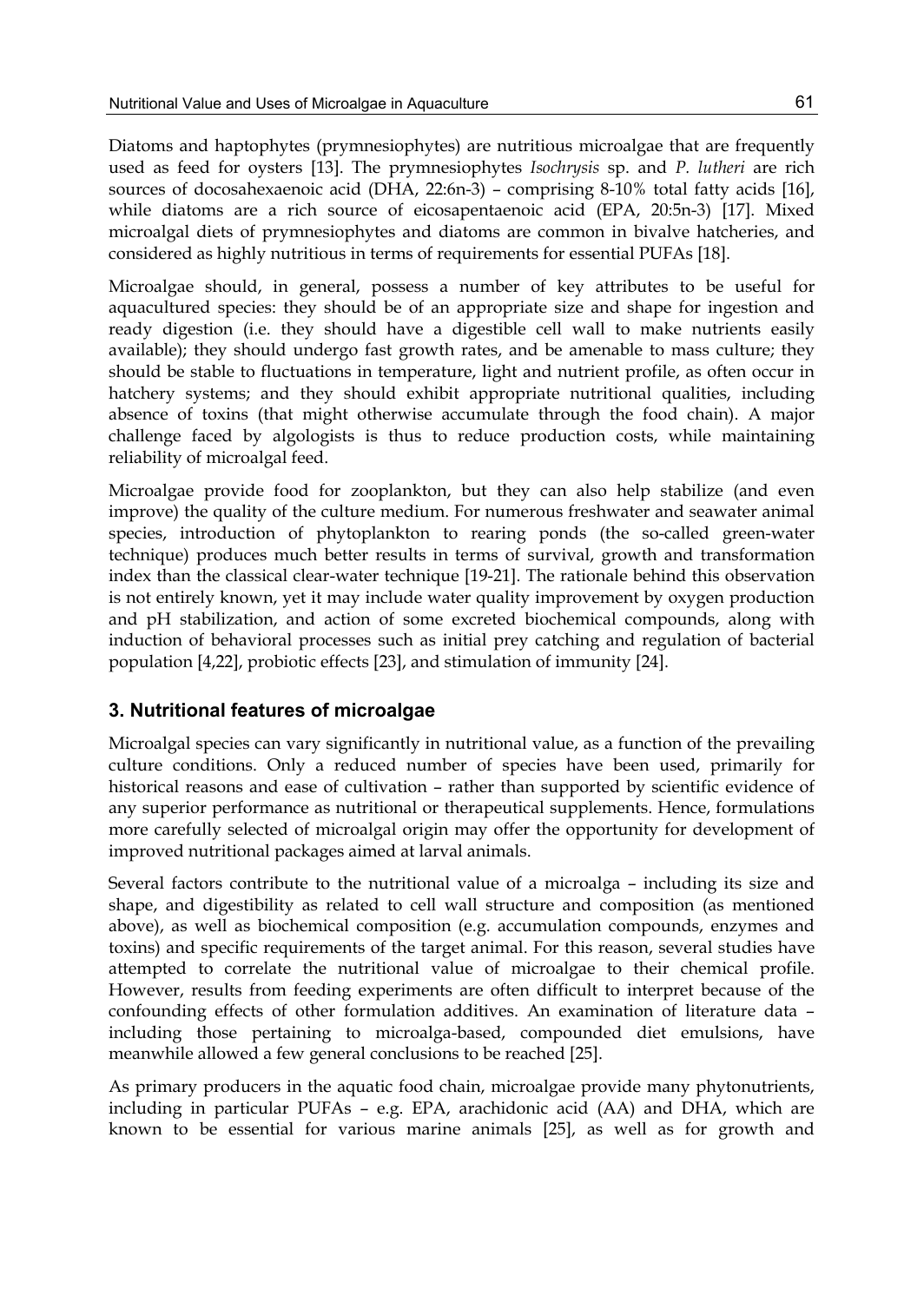metamorphosis of many larvae [8,26]. However, the ratios of DHA, EPA and AA may actually be more important than their absolute levels [24,27]. Most microalgal species exhibit moderate to high percents of EPA (7 to 34%); and prymnesiophytes (e.g. *Pavlova* spp. and *Isochrysis* sp.) and cryptomonads are relatively rich in DHA (0.2 to 11%), whereas eustigmatophytes (e.g. *Nannochloropsis* spp.) and diatoms have the highest percentages of AA (up to 4%). Chlorophytes (*Dunaliella* spp. and *Chlorella* spp.) are deficient in both C20 and C22 PUFAs, although some species have small amounts of EPA (up to 3.2%); because of such a PUFA deficiency, chlorophytes are in general ascribed a poor nutritional value, so they are not suitable for use as single species-diet [6]. Prasinophyte species contain significant proportions of C20 (*Tetraselmis* spp.) or C22 (*Micromonas* spp.), but rarely of both. Therefore, the fatty acid contents of microalgae exhibit systematic differences according to taxonomic group – although there are examples of significant differences between microalgae, even within the same class.

The contents of antioxidants are also not uniform among microalgae; e.g. the concentrations of vitamins and carotenoids convey significant variations among species. Note that any mixed-algal diet should provide adequate concentrations of vitamins and carotenoids to be effective in aquaculture; unfortunately, the nutritional requirements of larval or juvenile animals that feed directly on microalgae are still poorly understood at present. In fact, artificial diets often lack natural pigments that allow such organisms as salmon or trout acquire their characteristic red color (muscle), which, in nature, is a result of eating microalgae containing red pigments; without such a color, a lower market value results. One way to alleviate this shortcoming is by adding astaxanthin to fish feed, with a consequently growing market for microalga-based sources, e.g. *Haematococcus pluvialis* [24,28]*.*

On the other hand, the amino acid composition of microalgal proteins is rather similar between species [29], and relatively unaffected by their intrinsic growth phase and extrinsic light conditions [30,31]. Furthermore, the content in essential amino acids of microalgae is similar to that of oyster larvae. Overall, this indicates that protein quality is unlikely a factor that contributes to differences in nutritional value among microalgae. Finally, sterols [32], minerals [33] and pigments of microalgae also contribute to their nutritional performance in aquaculture.

Several studies have indicated that, in the late-logarithmic growth phase, microalgae contain typically 30-40 %(w/w) protein, 10-20 %(w/w) lipids and 5-15 %(w/w) carbohydrates [6,34]. When cultured through the stationary phase, the proximate composition of microalgae may significantly change; e.g. nitrate limitation leads carbohydrate levels to double at the expense of protein [31,35]. Hence, a strong correlation exists between composition of microalgae and their measurable nutritional value – even though diets containing high levels of carbohydrates have been reported to produce the best growth of juvenile oysters [9] and larval scallops [36], as long as PUFAs are also present to adequate proportions. Conversely, high dietary protein provides maximum growth for juvenile mussels [15] and oysters [18].

Another relevant issue is that marine environments are typically filled with bacteria and viruses that can attack fish and shellfish, and thus potentially devastate aquaculture farms. Bacteria and viruses can also attack single-celled microalgae, so these microorganisms have developed biochemical mechanisms for self-defense; such mechanisms involve secretion of compounds that inhibit bacterial growth or viral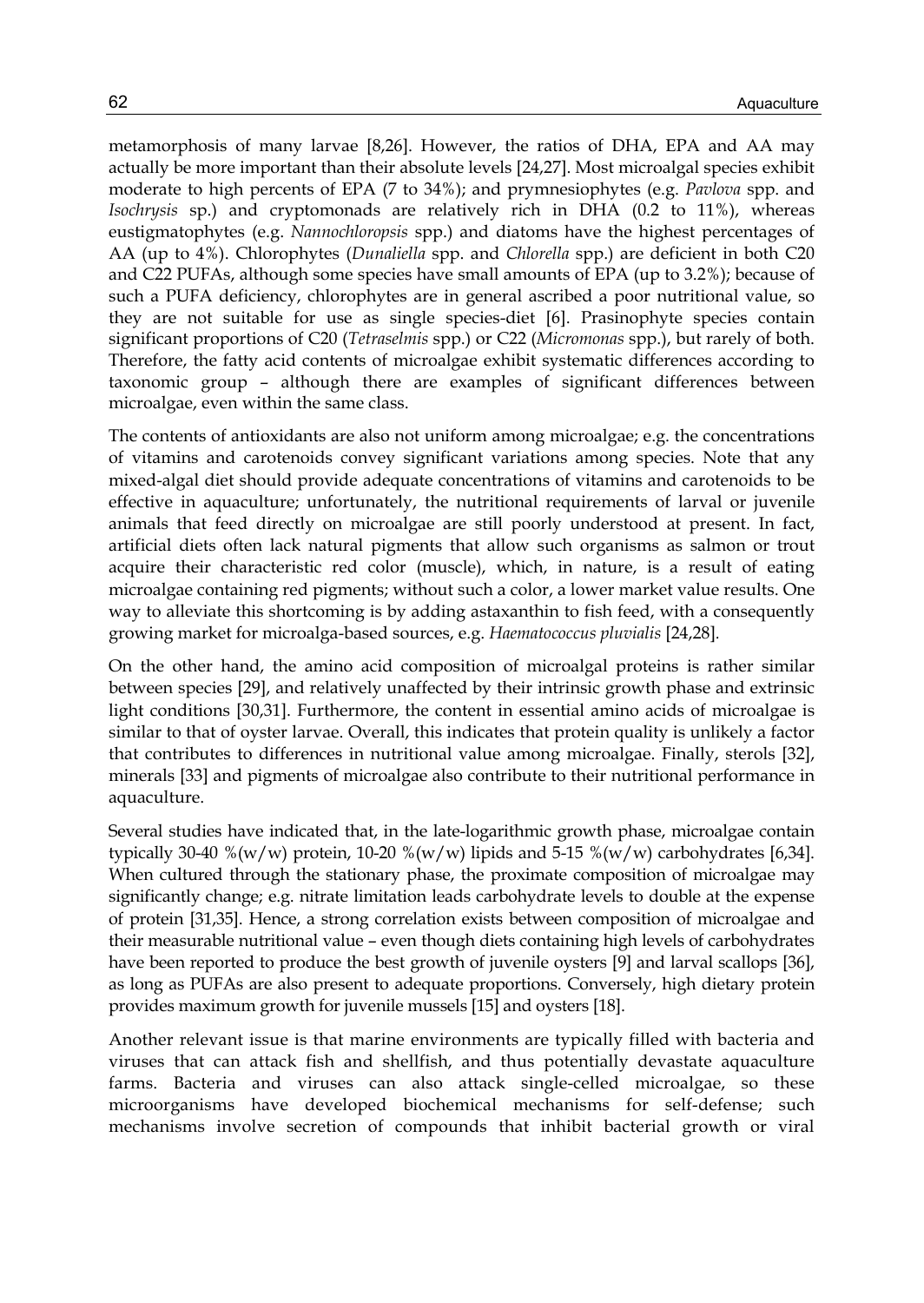attachment. For instance, compounds synthesized by *Scenedesmus costatum*, and partially purified from its organic extract exhibited activity against aquacultured bacteria because of their fatty acids longer than 10 carbon atoms in chain length – which apparently induce lysis of bacterial protoplasts.

The ability of fatty acids at large to interfere with bacterial growth and survival has been known for some time, and recent structure-function relationship studies have proven that said ability depends on both their chain length and degree of unsaturation. Cholesterol and other compounds can antagonize antimicrobial features [37], so both composition and concentration of free lipids should be taken into account [38]. The activity of extracts of *Phaeodactylum tricornutum* against *Vibrio* spp. was attributed to EPA – a compound synthesized *de novo* by diatoms [39]; this PUFA is found chiefly as a polar lipid species in structural cell components (e.g. membranes) and is toxic to grazers [40], as well as a precursor of aldehydes with deleterious effects upon such consumers as copepods [41]. Similarly, unsaturated and saturated long chain fatty acids isolated from *S. costatum* [42] and organic extracts from *Euglena viridis* [43] display activity against that bacterial genus.

## **4. Microalgal biomass production systems**

Commercial culture of microalgae targeted at their metabolites has been taking place for over 40 years, and the main microalgal species grown are *Chlorella* and *Spirulina* for healthy foods, *Dunaliella salina* for β-carotene, *H. pluvialis* for astaxanthin and several species for aquaculture [44].

There are several reactor configurations that met with success in mass cultivation of microalgae – chosen according to such factors as physiology of the microalga, cost of layout land, intensity of labour, cost of energy, availability of water, cost of nutrients, suitability of climate (if the culture is implemented outdoors) and specification of final product(s). Largescale culture systems should be compared on the basis of such indicators as efficiency of light utilization, controllability of temperature, hydrodynamic stress allowable, ability to maintain unimicroalgal and/or axenic cultures and feasibility of scale-up.

A major decision to be made is whether to use closed photobioreactors (PBRs) or open ponds to cultivate a given microalga. The latter may entertain a large area, and are relatively cheap to build and easy to operate – but contamination is hard to control, stable environmental conditions (particularly temperature) are difficult to maintain, and the attainable cell density is relatively low because of mutual shading effects. On the other hand, extensive areas of land will be needed for commercial exploitation, besides substantial costs of harvesting afterwards [45,46]. The final choice of system is always a compromise between these parameters, aimed at achieving an economically acceptable outcome [44].

A common feature of most microalgal species produced commercially (i.e. *Chlorella*, *Spirulina* and *Dunaliella*) is that they grow in highly selective environments – which means that they can be grown in open air cultures and still remain relatively free of contamination by other microalgae and protozoa [47-49]. Species of microalgae that do not possess this selective advantage must be grown in closed systems; this includes most marine algae grown as aquaculture feeds (e.g. *Skeletonema*, *Chaetoceros*, *Thalassiosira*, *Tetraselmis* and *Isochrysis*), as well as the dinoflagellate *Crypthecodinium cohnii* [44].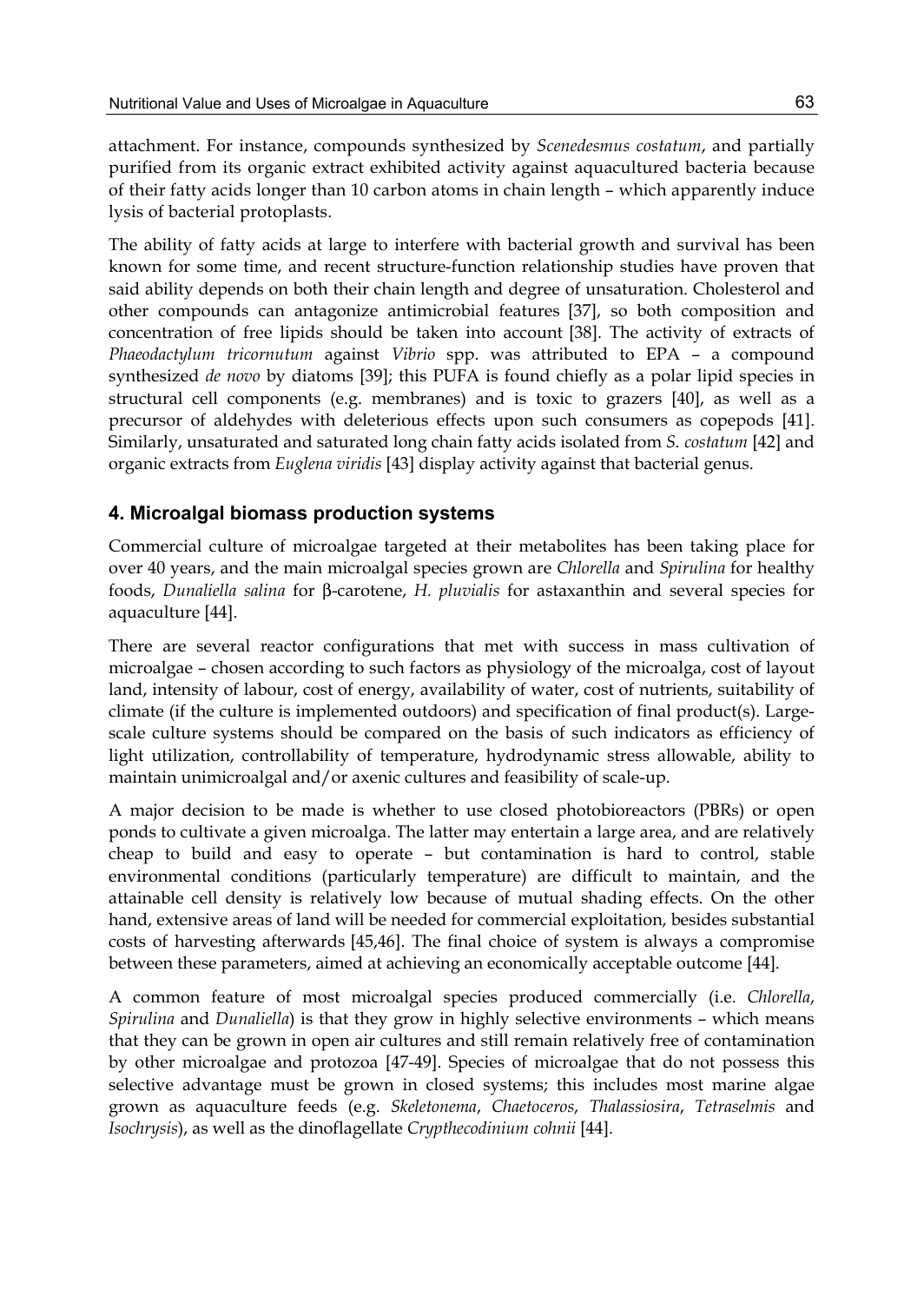Typical systems used indoors for microalgal mass culture include carboys (10 to 20 L), polythene bags (100 to 500 L) and tubs (1000 to 5000 L); these are usually operated batch- or continuouswise [44]. For larger volumes, outdoor tanks or ponds are preferred, which are operated semicontinuously; depending on their scale, hatcheries may produce between several hundreds to tens of thousands of liters of microalgal biomass per day. However, the culture systems employed at present are still fairly unsophisticated: e.g. *D. salina* is cultured in large (up to ca. 250 ha) shallow open-air ponds with no artificial mixing; and *Chlorella* and *Spirulina* are also grown outdoors, in either paddle-wheel mixed ponds or circular ponds (up to 1 ha each) with a rotating mixing arm. The production of microalgae for aquaculture occurs generally on a much lower scale. Other commercial large-scale systems include tanks used in aquaculture, the cascade system developed in the Czech Republic [50] and heterotrophic fermenter devices used for culture of *Chlorella* in Japan and Taiwan [47,51], and for culture of *C. cohnii* in USA [52,53].

The choice of which configuration is preferable depends obviously on the objective function; e.g. wastewater treatment might preclude open systems, owing to the unacceptably high costs arising from the large volumes to be processed and the low added value of the resulting products [54]. There has been a major effort directed at examining alternatives for the production of fresh microalgae, and also at more costefficient production systems.

#### **4.1 Open cultivation systems**

Microalgae cultivation in open ponds has been in current used since the 1950s [44]; these systems have been categorized as natural waters (lakes, lagoons and ponds), and artificial ponds or containers – with raceway ponds being the most frequently used artificial system [55]. The four major types of open-air systems currently in use (i.e. shallow big ponds, tanks, circular ponds and raceway ponds) have all advantages and disadvantages. This type of system usually consists of either circular ponds with a rotating arm to mix the culture, or long channels in a single or multiple loop configuration stirred by paddle wheels [56] – although simpler configurations have also met with sucess [54]. Raceway ponds are usually built in concrete, but compacted earth-lined ponds with (white) plastic have also been proposed. In a continuous production cycle, broth and nutrients required by microalgal growth are introduced in front of the paddlewheel, and circulated through the loop to the harvest extraction point; said paddlewheel undergoes a continuous motion to prevent sedimentation. The  $CO<sub>2</sub>$  requirement is usually satisfied using the open atmosphere as source – yet submerged aerators may be installed to enhance  $CO<sub>2</sub>$  supply, and thus absorption yield [57].

Compared to closed photobioreactors, open ponds represent a less expensive investment for large-scale production of microalgal biomass. On the other hand, open pond production does not necessarily compete with agricultural crops for land, since it can be implemented in areas with marginal crop production potential [58]. Open ponds also have low energy input requirements [59], and regular maintenance and cleaning are easier [60].

Open ponds and raceways were the first large-scale designs implemented, and are still the most widely applied in industrial processing. The main constraints related to their operation are the difficulty to control contamination and to keep the culture environment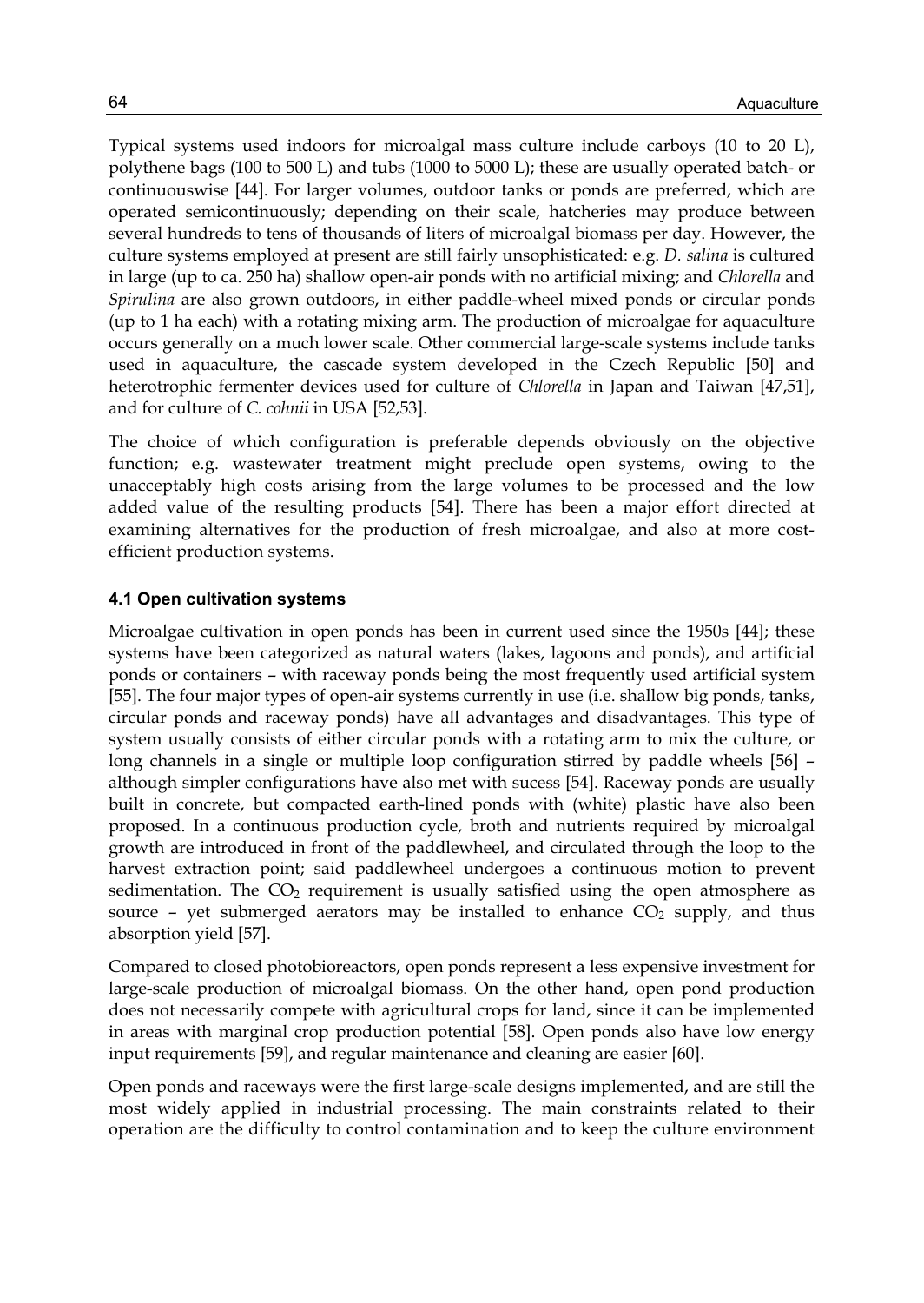steady, and the cost associated with harvesting. Furthermore, the open character of the system makes it possible for naturally occurring microalgae or their predators to infiltrate, and thus compete with microalgae intended for cultivation. Therefore, a monoculture can only be maintained under extreme conditions of pH, salinity or temperature that guarantee dominance by the desired strain (e.g. *D. salina* dominance requires highly salted media, whereas *Spirulina platensis* demands high pH values). Unfortunately, high pH, temperature and salt concentration are not compatible with most microalgal species of interest.

Regarding biomass productivity, however, open pond systems are less efficient than closed photobioreactors [61]. This can be attributed to such parameters as evaporation losses, temperature variation, CO2 deficiency, inefficient mixing and light limitation. Although evaporation losses make a net contribution to cooling, they may also cause significant changes in the ionic composition of the medium – with detrimental effects upon microalga growth [62]. Although this type of reactor is extensively used in industrial microalgal production – e.g. to produce *Spirulina* and *Dunaliella* spp. up to worldwide totals of 5000 and 1200 ton/yr, respectively  $[24]$ , open systems have apparently reached their upper limit – with little room for further technological improvement.

## **4.2 Closed cultivation systems**

Despite the success of open systems, future advances in microalgal mass culture will require improved closed systems, as the most interesting microalgal species cannot grow in highly selective environments [44]. Hence, photobioreactor technology is on the rise, which is designed to overcome the major constraints associated with open pond production systems [63]; recall that both pollution and contamination risks preclude use of open ponds to prepare high-value products for eventual use as active ingredients in aquaculture feed formulation [60].

Closed systems include tubular, flat plate and fermenter types, among other possibilities. The former two are specifically designed for efficient recovery of sunlight, whereas the latter may require artificial illumination. Owing to the higher cell mass productivities attained, harvesting costs can be significantly reduced. Closed photobioreactors also provide reproducible cultivation conditions, good heat transfer, better biomass yield, higher product quality and opportunity for flexible technical design [44,60]. Note, however, that the costs of closed systems are substantially higher than their open pond counterparts [54]. A variety of closed photobioreactors have been tested (or at least proposed) for industrial microalgal biomass production [64,65], but engineering and economic analyses of such reactors still lag behind the open ponds [66-70].

A typical photobioreactor is essentially a four-phase system, consisting of solid microalgal cells, a liquid growth medium, a gaseous phase and a light radiation field [71]. Its productivity is limited by various design features – but, most importantly, the reactor is to be operated under favorable illumination conditions, with optimized surface-to-volume ratio and light/dark cycle, coupled with adequate mass transfer features [72].

The current consensus is that commercial (photoautotrophic) production of metabolites with interest for aquaculture by microalgae should resort to outdoor enclosed photobioreactors [56,62,65,73,74]. Tredici [65] reviewed the development of those type of reactors over the last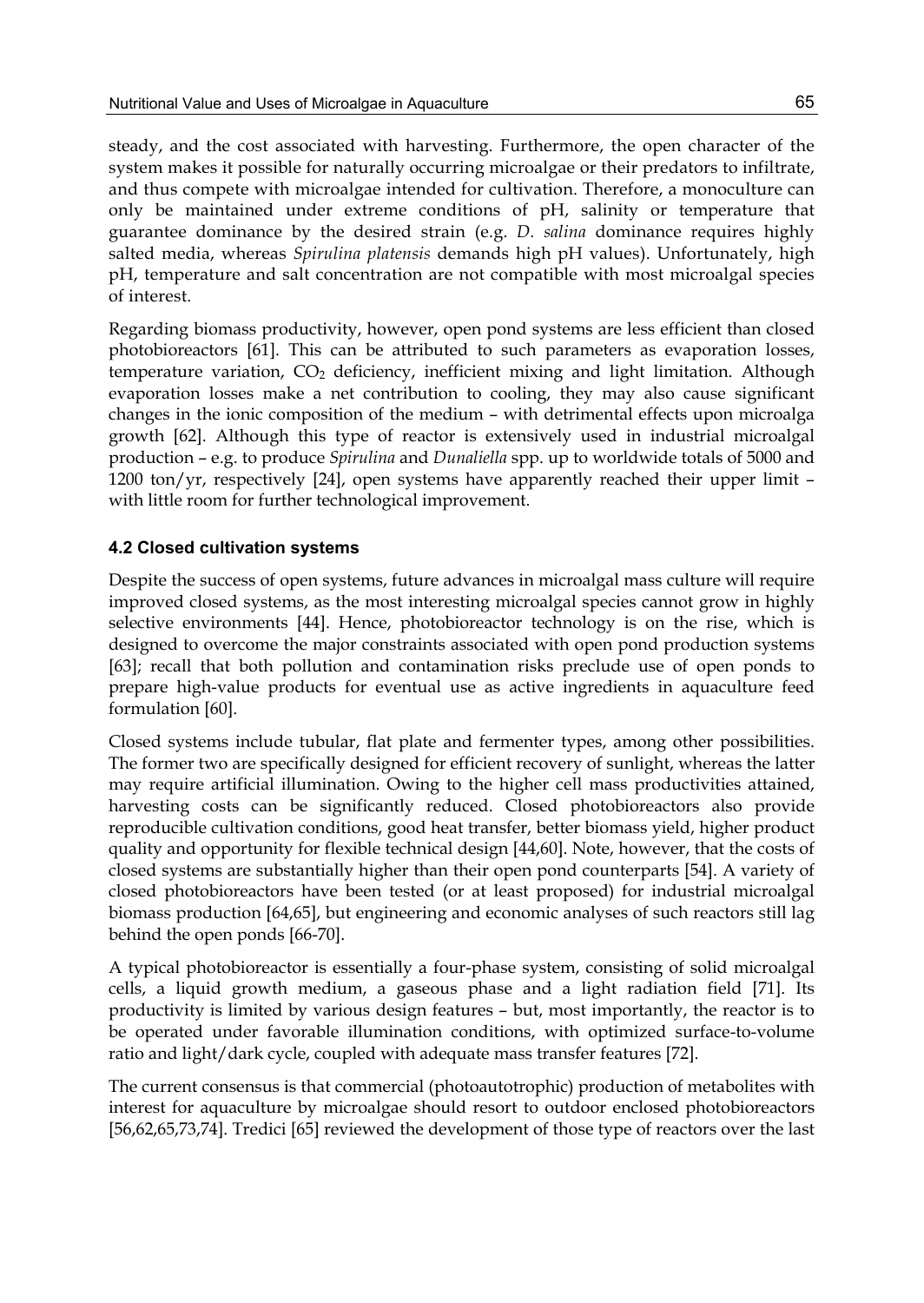decade; while many types of experimental PBRs have been considered, built and tested, very few have actually succeeded on a commercial level. Commercial application of photobioreactor technology remains indeed restricted to the production of two Chlorophyte microalgae: *Chlorella* and *Haematococcus* [62,75].

Scale up of photobioreactors from bench to commercial scale is not trivial – since it needs changes in illumination, gas transfer and temperature to be taken into account, all of which are severely affected by turbulence in the reactor, and consequently require a tight control. Therefore, scale up appears to be much more of an engineering problem than a biological one; and general recommendations as to possible maximum scales have accordingly been produced [75,76].

## **5. Alternatives to fresh microalgae**

Marine microalgae have been the traditional food component in finfish and shellfish aquaculture, e.g. for larval and juvenile animals [77]; they are indeed essential in hatchery and nursery of bivalves, shrimp and some finfish cultures. Microalgae are also used to produce zooplankton – typically rotifers, which are in turn fed to freshly hatched carnivorous fish [78]. As aquaculture industry expands [79] – and since microalgal biomass cultivation on-site may represent up to 30% of the operating costs [13], there is a demand for marine microalgae that cannot be met by the conventional methods used in hatcheries – thus forcing one to resort to substitutes with mediocre results that bring about several problems [44,80].

Despite the obvious advantages of alive microalgae in aquaculture, the current trend is to avoid using them because of their high cost and difficulty in producing, concentrating and storing them [8,81]. Alternatives that are potentially more cost-effective have been investigated – including nonliving food, viz. microalga pastes, dried microalgae, microencapsulates, cryopreservation, flocculation, bacteria or yeasts; they have been tested *in vitro* and in actual hatcheries, but met with variable degrees of success [82,83]. For instance, in Japan, where *Nannochloropsis oculata* is the most important cultured feed for the rotifer *Brachionus plicatilis*, concentrated suspensions and frozen biomass of this microalga are commercially available [84]; and partial replacement of alive microalgae by microencapsulated and yeast-based diets is indeed a routine practice in hatcheries for penaeid shrimp [24,85]. However, most these approaches have proven unsuitable as major dietary components, because of their lower nutritional value than mixtures of alive microalgae.

Several criteria should be addressed in attempts to find substitutes for alive microalgae as diet in aquaculture. From a nutrition standpoint, alive microalgae possess higher nutritional value and better digestibility than most substitutes; note that the nutritional quality depends critically on such biochemical constituents as PUFAs, vitamins, sterols and carbohydrates [86].

Useful bacteria can provide only a part of the metabolic requirements in aquaculture – by supplying a few organic molecules and vitamins. Under conditions close to those found in rearing facilities, the bacterial input should not represent more than 15% of the microalgal contribution for mollusk larvae and juveniles of many species [87,88]. Yeasts were as well investigated as an alternative food source – but poor results were observed [83,89]. Therefore, these two alternatives are not suitable to fully replace alive microalgae.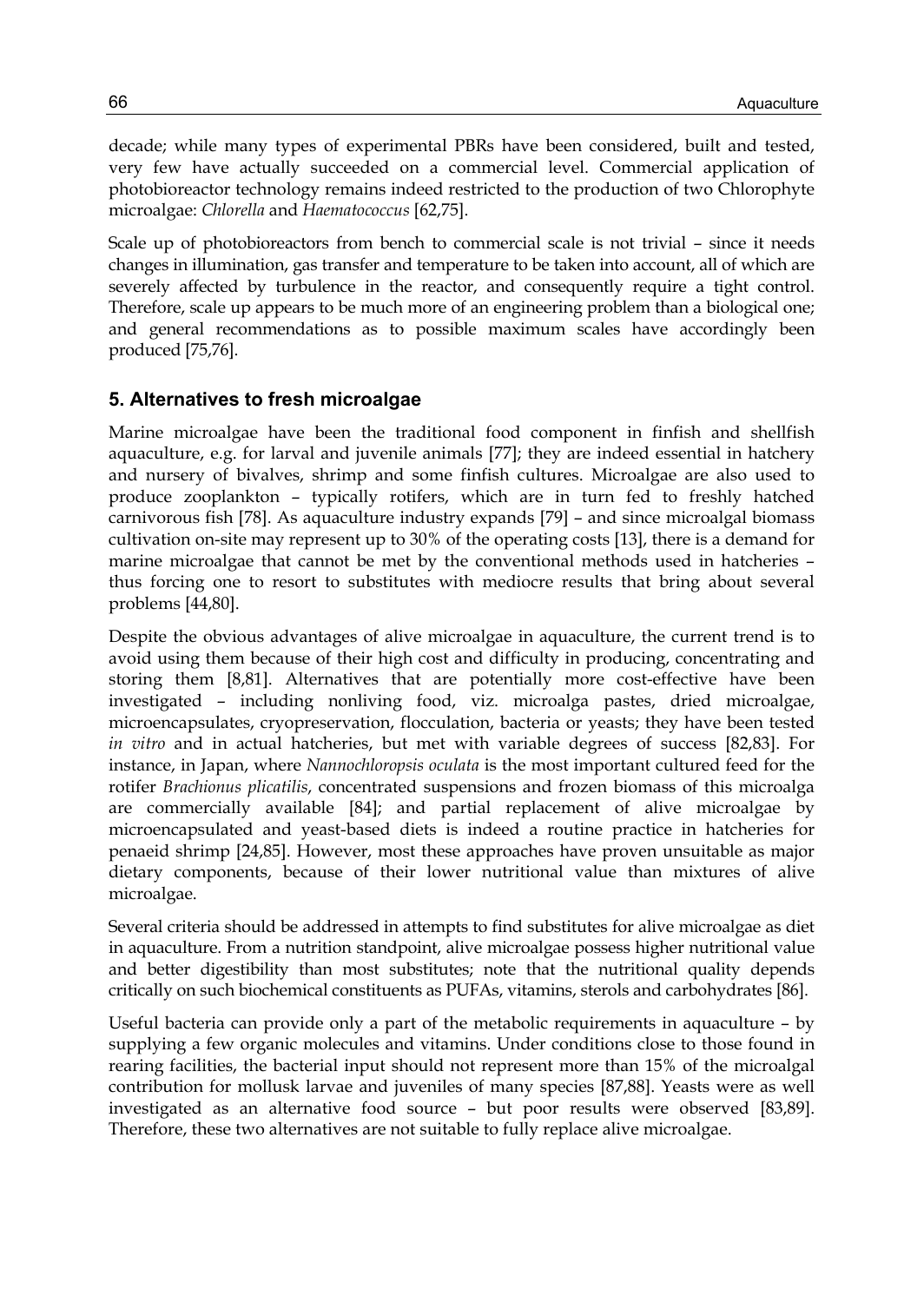An alternative diet with an apparently better potential is microalgal pastes or concentrates [90-92]; these are prepared by centrifugation (up to 1:500 concentration) or flocculation (up to 1:100 concentration). Concentrates prepared from distinct microalgae vary in their suitability – with diatoms being the most promising; and they have a shelf life of between 2 and 8 weeks, when stored below 4°C. Commercially, microalgal concentrates can be prepared under two different scenarios: (a) by hatcheries on-site, which prepare concentrates as back-up or as a means to store overproduction; or (b) by remote production, centralized at a large facility – with a greater economy of scale, with the resulting concentrates dispatched to hatcheries upon request.

The advantage of such concentrates is that they can be used "off-the-shelf", thus contributing favorably to the cost-efficiency in hatcheries. On the other hand, the lower nutritional value of most dried microalgae compared to alive feed, and the limited availability of commercial dried products appear as main shortcomings. Globally speaking, concentrates have low levels (or even absence) of ω3-PUFA, and lead to a difficult digestion by bivalve larvae [93]. The genus *Tetraselmis* seems to be a good candidate for microalgal paste, but its nutritional quality deteriorates quite rapidly [94]; experiments have indicated that such substitutes should be used as supplement only when rations of live microalgae are insufficient. Furthermore, spray-dried microalgae and microalga paste may be useful to replace up to 50% of alive microalgae. Coutteau and Sorgeloos [13] reported that artificial or non-living diets are rarely applied in routine processing of bivalves, and are mostly considered as a backup food source only. Centrifuged concentrates of *P. lutheri*, in combination with *Chaetoceros calcitrans* or *S. costatum*, lead to 85-90% of the growth when a mixed diet of alive microalgae for oyster *Saccostrea glomerata* larvae is used [92].

Centrifugation has been successfully applied to prepare concentrates, but it has some limitations – i.e. the process involves exposing cells to high gravitational and shear forces that damage the cell structure. On the other hand, processing of large culture volumes is time-consuming and requires costly equipment, i.e. a specialized continuous centrifuge. Research on post-harvest preservation is required to extend shelf-life beyond 4 to 8 weeks, and also to prepare concentrates from flagellate species (e.g. *Isochrysis* sp. and *P. lutheri*).

Alternative processes have meanwhile been developed that are potentially less damaging to cells – including foam fractionation [95], flocculation [96,97] and filtration [98]. Sandbank [99] fed microalgae, grown in waste-water and flocculated with aluminium sulfate, to common carp (*Cyprinus carpia*); a diet containing 25% of microalgal meal led to a growth comparable to that by the control diet, with no harmful effects detected upon long term health of the fish. Millamena et al. [96] successfully fed *Penaeus monodon* larvae with dried, flocculated *C. calcitrans* and *Tetraselmis chuii* cells. However, a common disadvantage encountered was that the harvested cells are difficult to disaggregate back to single cells, which is a requirement to feed them to filter-feeding species such as bivalves [100].

A novel technique was developed for flocculation of marine microalgae that appears useful in aquaculture: it entails adjustment of pH of the culture using NaOH, followed by addition of a non-ionic polymer, Magnafloc LT-25; the ensuing flocculate is then harvested and neutralized, thus leading to a final concentration of between 200- and 800-fold. This process was successfully applied to harvest cells of *C. calcitrans* and *C. muelleri, Thalassiosira pseudonana, Attheya septentrionalis, Nitzschia closterium, Skeletonema* sp.*, Tetraselmis suecica* and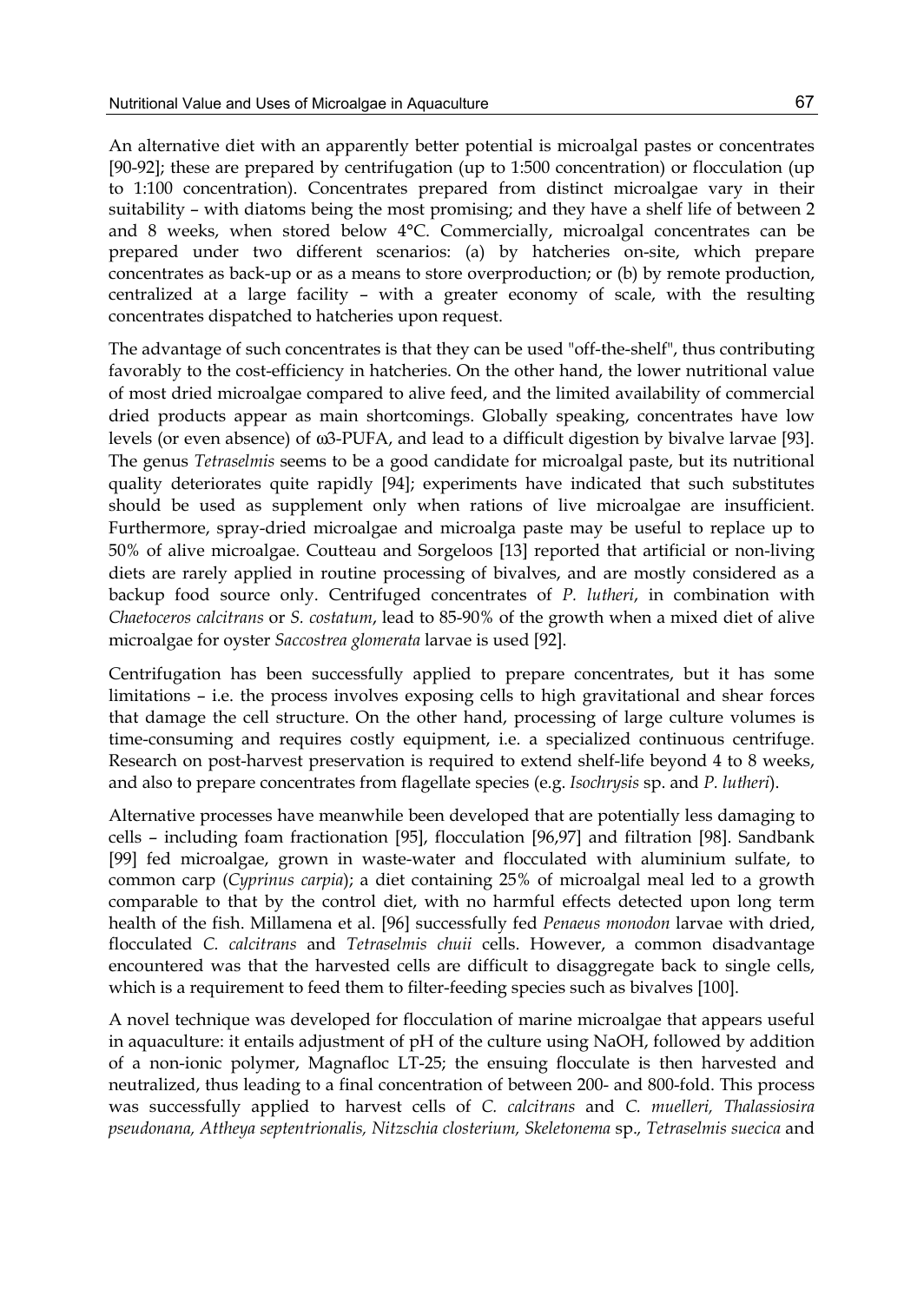*Rhodomonas salina*, with efficiencies above 80%; it proved rapid, simple and inexpensive, and relatively independent of processed volume (unlike concentration by centrifugation). The harvested material was readily disaggregated to single cell suspensions by dilution in seawater, coupled with mild agitation. Microscopic examination proved that the final cells are indistinguishable from the nonflocculated ones; and assay for chlorophyll of the concentrates prepared from cultures of up to 130 L showed marginal degradation by 2 weeks of storage [100].

Cryopreservation has been thoroughly adopted by culture collections to preserve strains, but may also find an application in aquaculture [80]. Viable cryostorage of biological specimens has followed various protocols of cooling/thawing rates and cryoprotectant addition, which have been developed and tuned more or less empirically [101]. Recall that temperatures used for cryostorage are well below freezing – down to even -196 ºC in liquid helium, when biological specimens are to be stored without limit [102]. While cryostorage is generally thought to be innocuous to the cell, the events occurring upon freezing or thawing can lead to severe damage, or even cell death. Moreover, cryoprotectants that enhance the cell viability at cryogenic temperatures are usually toxic at physiological temperatures [103] – an obstacle that is overcome by reducing the exposure time or the temperature of incubation prior to cryopreservation [104]. Knowledge of cryoprotectant tolerance levels for microalgae is still limited [105], as well as for early larval stages and for zooplankton that are cultivated and rely on the availability of microalgae for growth. In general, cryopreservation possesses a high potential for culture collections, and may also offer a solution for reliable supply of microalgae in aquaculture. For instance, marine microalgae used in aquaculture were successfully cryopreserved under  $4$ ,  $-20$  and  $-80$  °C using common cryoprotectants (i.e. methanol, dimethylsulfoxide, propylene glycol and polyvinylpyrrolidone), with promising results at least for *Chlorella minutissima, Chlorella stigmatophora, Isochrysis galbana* and *Dunaliella tertiolecta* [80].

Several products based on thraustochytrids (i.e. microorganisms with a taxonomy related to certain microalgal classes), from the genus *Schizochytrium*, have been marketed through Aquafauna Biomarine and Sanders Brine Shrimp. These products have high concentrations of DHA [106], and have accordingly been applied as alternatives to commercial oil enrichment of zooplankton fed to larvae. As direct feeds, most such products have a lower nutritional value than mixtures of microalgae, yet some performed well as components of a mixed diet with alive microalgae [83,107].

In general, substitutes of alive microalgae should present an appropriate physical behavior – and this constitutes a significant challenge; in particular, they should not aggregate or easily break apart. Drying microalgae can cause, due to oxidation, a loss of PUFAs [108], which are essential components for larval growth [87]; the poor performance reported for dried microalgae was associated chiefly with the difficulty to keep cells in suspension without disintegrating them, so as to avoid said oxidation [13]. Moreover, when cell walls are broken, a high fraction of water-soluble components cannot be ingested by the organism, and may consequently interfere with the water quality of the aquaculture [109]. Therefore, pathogenic bacterial proliferation may occur, and cause costly production losses. Similar difficulties arise when using microalga paste, because the preparation procedures (i.e. centrifugation, flocculation or filtration) and/or preservation techniques (i.e. additives or freezing) must ensure that cell wall integrity is essentially preserved.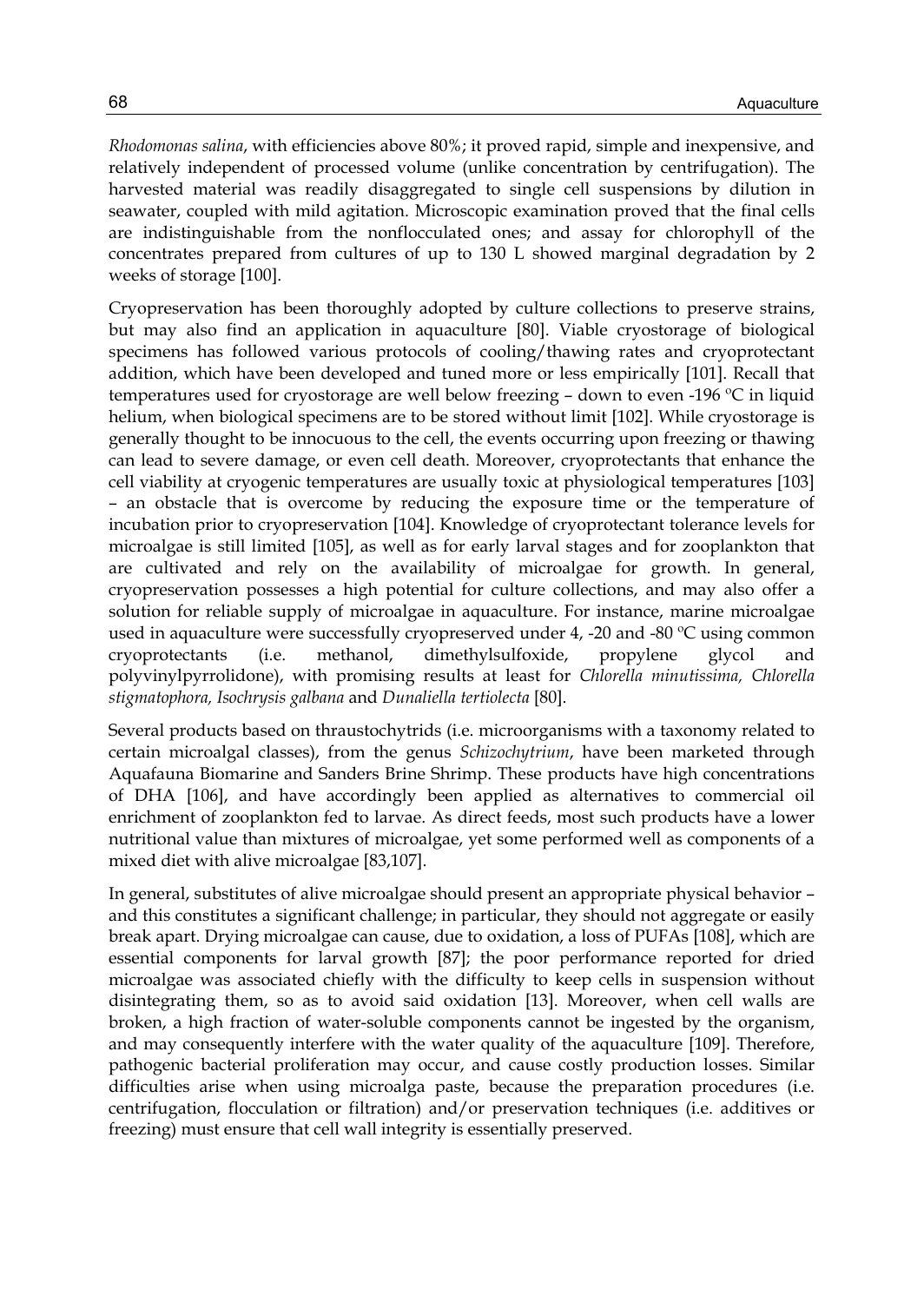Products other than alive microalgae must obviously be free of bacterial contamination and devoid of toxicity. Consequently, the use of alive bacteria as a food source in hatcheries seems somehow inappropriate, since physical and chemical treatments are often used to limit bacterial contamination that would otherwise be responsible for drastic larval mortality [110]. Oyster larvae fed with alive microalga diets underwent improved growth via addition of some bacterial isolates [111,112], but this advantage may obviously not be possible in a treated microalgal product. However, in alive microalgae, the natural bacterial flora was proven to enhance the health of molluscs. Langdon and Bolton [88] showed that antibiotic suppression of the bacterial flora in artificial feed of juvenile oysters reduced their growth.

In conclusion, mitigated or unsuccessful results when using nonliving microalgae have turned alive microalgae into the first choice in aquaculture feeding. Only partial replacement thereof has been possible in studies encompassing preserved non-living algae [113], microencapsulated diets [88] or spray-dried algae [114]; but no whole replacement can be recommended, despite intensive research efforts in that direction [107]. Consequently, novel solutions to totally replace microalgae in aquaculture diets cannot at present be widely adopted [4,24,81].

## **6. Use of microalgae to enrich zooplankton**

Microalgae have an important role in aquaculture, also as a means to enrich zooplankton for feeding fish and other larvae afterwards. In addition to providing proteins (that contain essential amino acids) and energy, they carry such other key nutrients as vitamins, essential PUFAs, pigments and sterols – which are transferred up through the food chain. For instance, PUFA-rich microalgae, such as *Pavlova* sp. and *Isochrysis* sp., have been successfully fed to zooplankton to enrich them in DHA [115]. However, when the level of enrichment attained is not sufficient, commercial oil-emulsions are often used. Recently, such products as dried preparations of *Schizochytrium* sp. (which contain 5-15% of their DW as DHA) have been utilized, which produce levels of DHA enrichment in zooplankton comparable to use of commercial oils [116] – and also produce DHA to EPA ratios of 1–2, which are considered favorable for fish larval nutrition [117].

Brown, Skabo & Wilkinson [118] described that rotifers fed with microalgae (e.g. *Isochrysis*  sp. and *N. oculata*) become rapidly enriched with ascorbic acid (AsA), whereas rotifers fed on baker's yeast (which itself is deficient in AsA) contained only residual amounts of AsA.; after 16 h of starving, rotifers lost ca. 10% of their AsA, while retaining ca. 50% of the total AsA ingested. Similarly, the concentration of AsA in *Artemia* sp. may be increased by feeding with microalgae [119]. However, little information is available on the transfer of other vitamins from microalgae to fish larvae.

Rønnestad, Helland & Lie [120] demonstrated that microalgal pigments transferred to zooplankton may add to their nutritional value; recall that the dominant pigments in the copepod *Temora* sp. are lutein and astaxanthin, whereas in *Artemia* it is canthaxanthin. When these microalgae were fed to copepods and then to halibut larvae, adequate amounts of vitamin A were found, but not when halibut was fed on *Artemia*; this was attributed to the ability of larvae to convert lutein and/or astaxanthin, but not canthaxanthin to vitamin A. They accordingly recommended that *Artemia* should routinely be enriched with astaxanthin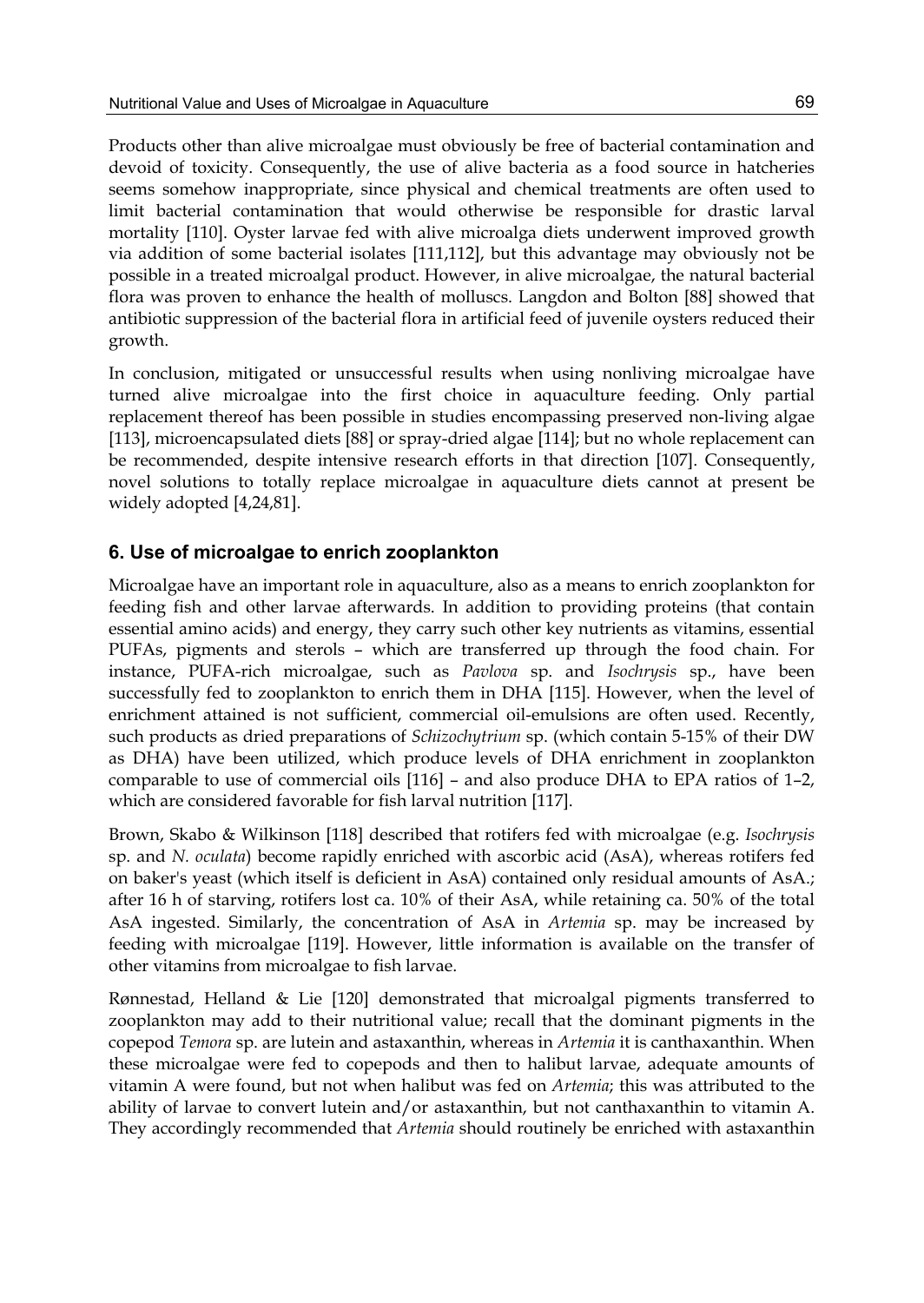and lutein (the latter pigment is common in "green" microalgae, e.g. *Tetraselmis* sp.) to improve their nutritional value.

A common procedure during culture of both larval fish and prawns is to add microalgae (i.e. "green water") to intensive culture systems, together with the zooplankton prey [121]. The most popular microalga species used for this purpose are *N. oculata* and *T. suecica*. Addition of microalgae to larval tanks can also improve the production of larvae, but their exact mechanism of action remains unclear. Light attenuation (i.e. shading effects) may have a beneficial effect on larvae; however, maintenance of nutritional quality of the zooplankton, excretion of vitamins or other growth-promoting substances by the microalgae, and probiotic effects of the microalgae have also been hypothesized. Maintenance of  $NH_3$ - and  $O_2$ -balances has also been proposed, but this assumption failed to be supported by experimental evidence [121]. More research is still needed on the application of other microalgae – especially those species rich in DHA, to green water systems. Green water may also be applied to extensive outdoor production facilities, by fertilizing ponds in attempts to stimulate microalgal growth, and consequently zooplankton production.

## **7. Avenues for future research on microalgae**

The high production costs of microalgae remain a constraint to many hatcheries. Despite efforts developed over the latest decades toward cost-effective artificial diets to replace microalgae, on-site microalgal production still remains a critical element for operation of most marine hatcheries. Improvements in alternative diets will surely continue, but production costs of microalgae will also likely decrease – so it is not expected that microalgae will be replaced in full, at least on the medium run. A wide selection of microalgal species is already available to support aquaculture activities. However, specific applications in industrial subsectors demand novel species with improved nutritional quality or growth characteristics, which are compatible with attempts to improve hatchery efficiency and yield.

Appart from improvements in cost-efficiency of on-site microalgal production, an alternative is centralizing microalga production in dedicated mass-culture facilities, using heterotrophic methods or nonconventional photobioreactors. These technologies may be coupled with post-harvest processing (e.g. spray-drying) or concentration (e.g. centrifugation or flocculation) to develop off-the-shelf microalgal biomass for ready distribution to hatcheries.

On the other hand, antifouling activity of extracts from some microalgae has been observed in microalga culture tanks, which are better (and less toxic) than common biocides. Those natural compounds could therefore be considered as good substitutes of commercial biocides in antifouling paints. Furthermore, as paint coatings remain the predominant preventative technique of marine biofouling, coatings adapted to the needs of aquaculture apparatuses – containing an active product from microalgae and able to inhibit the major microorganisms causing trouble in cultivation, are a potentially good solution to fight fouling. The exact substances that exhibit antifouling activities in microalgae are not yet known, so this type of study is warranted – to purify and identify the active compounds involved.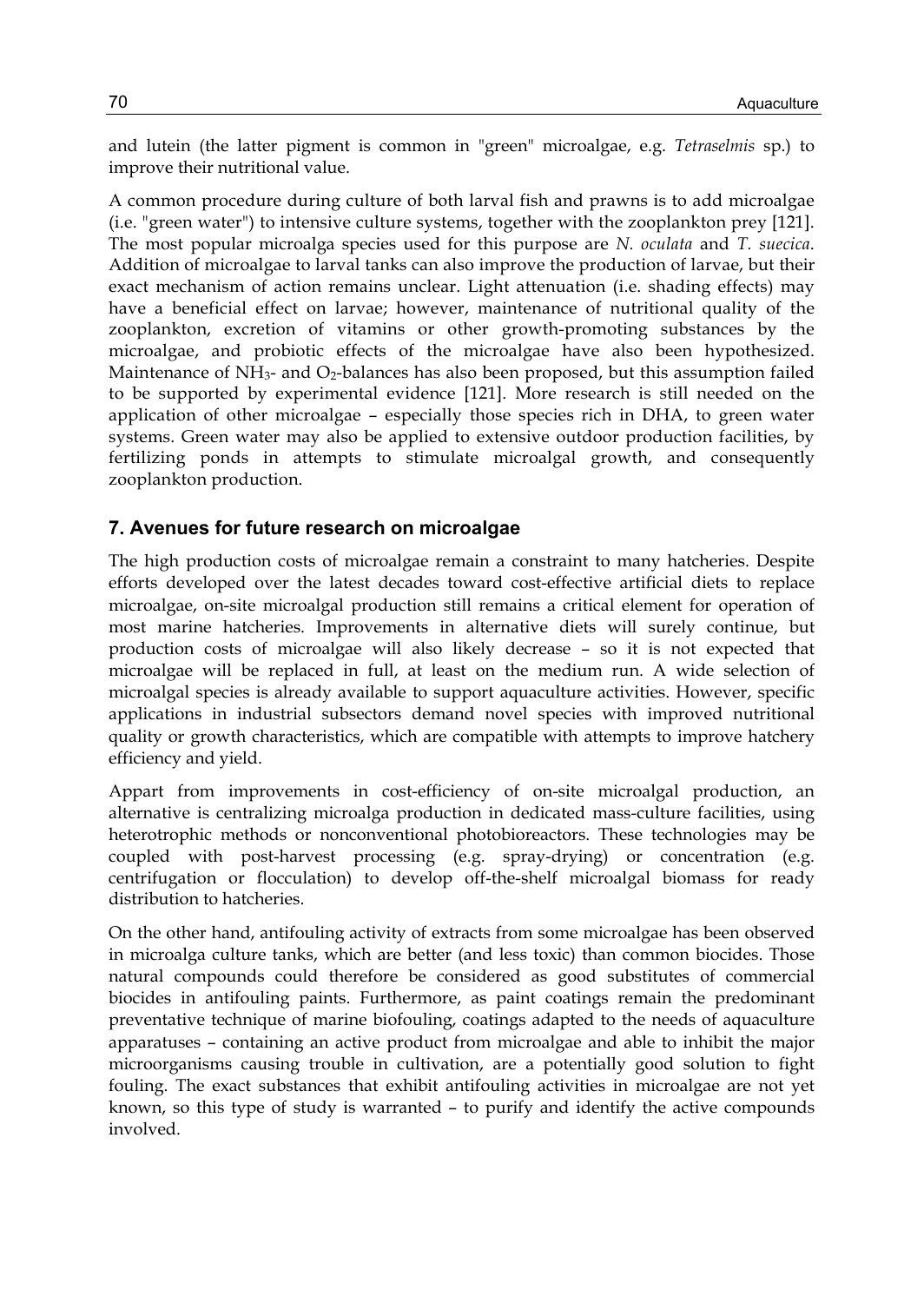The need to reduce water consumption in aquaculture has long been recognized, so a great deal of effort has been directed toward development of recirculating systems. Unfortunately, current research and development encompassing aquaculture water re-use is largely devoted to bacteria-based systems – and the possibility of using microalga-based water re-use has been essentially neglected. The bacterial component in a water re-use system dedicates itself in full to excessive nutrient removal; conversely, a microalga-based water re-use system produces microalgae that can be used to produce a second crop, such as bivalve seed or *Artemia* – which may thus be sold to generate extra income. The main difficulty faced in development of microalga-based water re-use systems is the inability to maintain the desired microalgal species in an open system. A breakthrough in marine diatom production technology may allow one to focus on development of water re-use systems where the 'effluent' becomes itself a valuable resource: an integrated shrimp/microalga/oyster production system reduces water consumption, and turns effluent 'waste' into a profitable item – while taking advantage of the antibacterial properties of the marine diatom to control diseases, and thus reduce susceptibility of the shrimp to viral infections.

#### **8. Acknowledgements**

A postdoctoral fellowship (ref. SFRH/BPD/72777/2010), supervised by author F.X.M., was granted to author A.C.G., under the auspices of ESF (III Quadro Comunitário de Apoio) and the Portuguese State.

#### **9. References**

- [1] G. Oron, L. R. Wildschut, D. Porath, "Wastewater recycling by duckweed for protein production and effluent renovation," *Water Science and Technology*, vol. 17, pp. 803- 818, 1985.
- [2] O. Hammouda, A. Gaber, N. Abdel-Raouf, "Microalgae and wastewater treatment," *Ecotoxicology and Environmental Safety*, vol. 31, pp. 205-210, 1995.
- [3] W. J. Oswald, "Algal Pond Systems–Habitats," in *Proceedings of a Seminar held at Murdoch University*, Western Australia, 1991, pp. 61-69.
- [4] A. Muller-Feuga, "The role of microalgae in aquaculture: situation and trends," *Journal of Applied Phycology*, vol. 12, pp. 527-534, 2000.
- [5] C. T. Enright, G. F. Newkirk, J. S. Craigie, J. D. Castell, "Evaluation of phytoplankton as diets for juvenile *Ostrea edulis* L.," *Journal of Experimental Marine Biology and Ecology*, vol. 96, pp. 1-13, 1986.
- [6] M. R. Brown, S. W. Jeffrey, J. K. Volkman, G. A. Dunstan, "Nutritional properties of microalgae for mariculture," *Aquaculture,* vol. 151, pp. 315–331, 1997.
- [7] K. Yamaguchi, "Recent advances in microalgal bioscience in Japan, with special reference to utilization of biomass and metabolites: a review," *Journal of Applied Phycology*, vol. 8, pp. 487–502, 1997.
- [8] W. Becker, "Microalgae for aquaculture. The nutritional value of microalgae for aquaculture." In Richmond, A. (ed.), *Handbook of Microalgal Culture*. Blackwell, Oxford, pp. 380–391, 2004.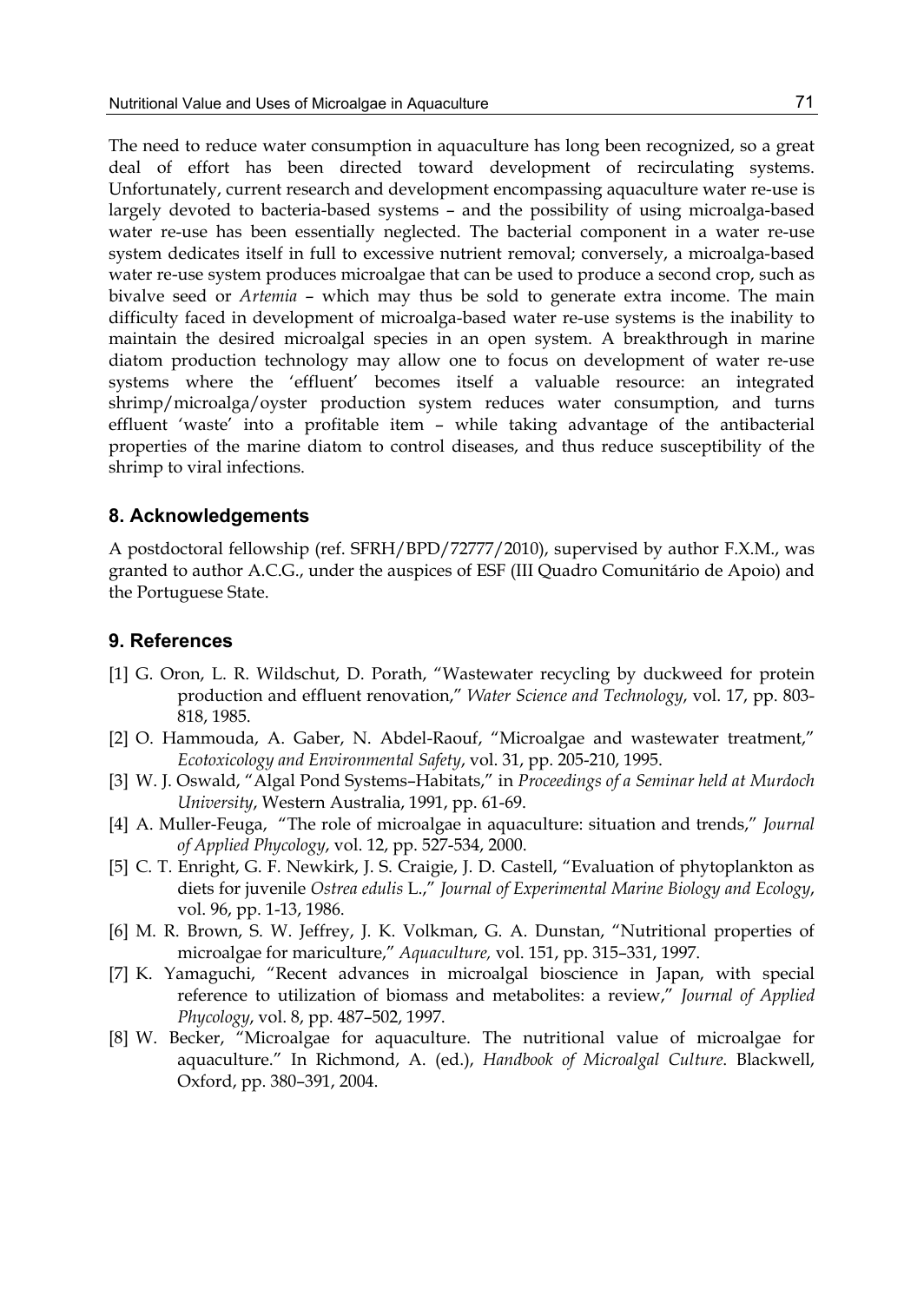- [9] C. T. Enright, G. F. Newkirk, J. S. Craigie, J. D. Castell, "Growth of juvenile *Ostrea edulis* L. fed *Chaetoceros gracilis* Schütt of varied chemical composition," *Journal of Experimental Marine Biology and Ecology,* vol. 96, pp. 15-26, 1986.
- [10] P. A. Thompson, M. Guo, P. J. Harrison, "The influence of irradiance on the biochemical composition of three phytoplankton species and their nutritional value for larvae of the Pacific oyster (*Crassostrea gigas*)," *Marine Biology*, vol. 117, pp. 259-268, 1993.
- [11] L. R. Marínez-Córdova, E. Peña-Messina, "Biotic communities and feeding habits of *Litopenaeus vannamei* (Boone 1931) and *Litopenaeus stylirostris* (Stimpson 1974) in monoculture and polyculture semi-intensive ponds," *Aquaculture Research*, vol. 36, pp. 1075-1084, 2005.
- [12] M. Kent, C. L. Browdy, J. W. Leffler, "Consumption and digestion of suspended microbes by juvenile Pacific white shrimp *Litopenaeus vannamei,*" *Aquaculture,* doi: 10.1016/j.aquaculture.2011.06.048, 2011.
- [13] P. Coutteau, P. Sorgeloos, "The use of algal substitutes and the requirement for live algae in the hatchery and nursery rearing of bivalve molluscs: an international survey," *Journal of Shellfish* Research, vol.11, pp. 467-476, 1992.
- [14] C. E. Epifanio, "Growth in bivalve molluscs: nutritional effects of two or more species of algae in diets fed to the American oyster *Crassostrea virginica* (Gmelin) and the hard clam *Mercenaria mercenaria* (L.)," *Aquaculture,* vol. 18, pp. 1-12, 1979.
- [15] D. A. Kreeger, C. J. Langdon, "Effect of dietary protein content on growth of juvenile mussels, *Mytilus trossulus* (Gould 1850)," *Biological Bulletin,* vol. 185, pp. 123-139, 1993.
- [16] J. K. Volkman, S. W. Jeffrey, P. D. Nichols, G. I. Rogers, C. D. Garland, "Fatty acid and lipid composition of 10 species of microalgae used in mariculture," *Journal of Experimental Marine Biology and Ecology*, vol. 128, pp. 219-240, 1989.
- [17] G. A. Dunstan, J. K. Volkman, S. M. Barrett, J.-M. Leroi, S. W. Jeffrey, "Essential polyunsaturated fatty acids from 14 species of diatom (Bacillariophyceae)," *Phytochemistry,* vol. 35, pp. 155-161, 1994.
- [18] R. M. Knuckey, M. R. Brown, S. M. Barrett, G. M. Hallegraeff, "Isolation of new nanoplanktonic diatom strains and their evaluation as diets for juvenile Pacific oysters (*Crassostrea gigas*)," *Aquaculture,* vol. 211, pp. 253-274, 2002.
- [19] D. Chuntapa, S. Powtongsook, P. Menasveta, "Water quality control using *Spirulina platensis* in shrimp culture tanks," *Aquaculture*, vol. 220, pp. 355-366, 2003.
- [20] G. D. Lio-Po, E. M. Leaño, M. M. D. Peñaranda, A. U. Villa- Franco, C. D. Sombito, N. G. Guanzon, "Antiluminous *Vibrio* factors associated with the 'green water' growout culture of the tiger shrimp *Penaeus monodon*," *Aquaculture*, vol. 250, pp. 1-7, 2005.
- [21] L. Rodolfi, G. C. Zittelli, L. Barsanti, G. Rosati, M. R. Tredici, "Growth medium recycling in *Nannochloropsis* sp. mass cultivation," *Biomolecular Engineering*, vol. 20, pp. 243-248, 2003.
- [22] A. Muller-Feuga, "Microalgae for aquaculture. The current global situation and future trends." In Richmond, A. (ed.), *Handbook of Microalgal Culture*. Blackwell, Oxford, 2004, pp. 352-364.
- [23] A. Irianto, B. Austin, "Probiotics in aquaculture," *Journal of Fish Diseases*, vol. 25, pp. 633-642, 2002.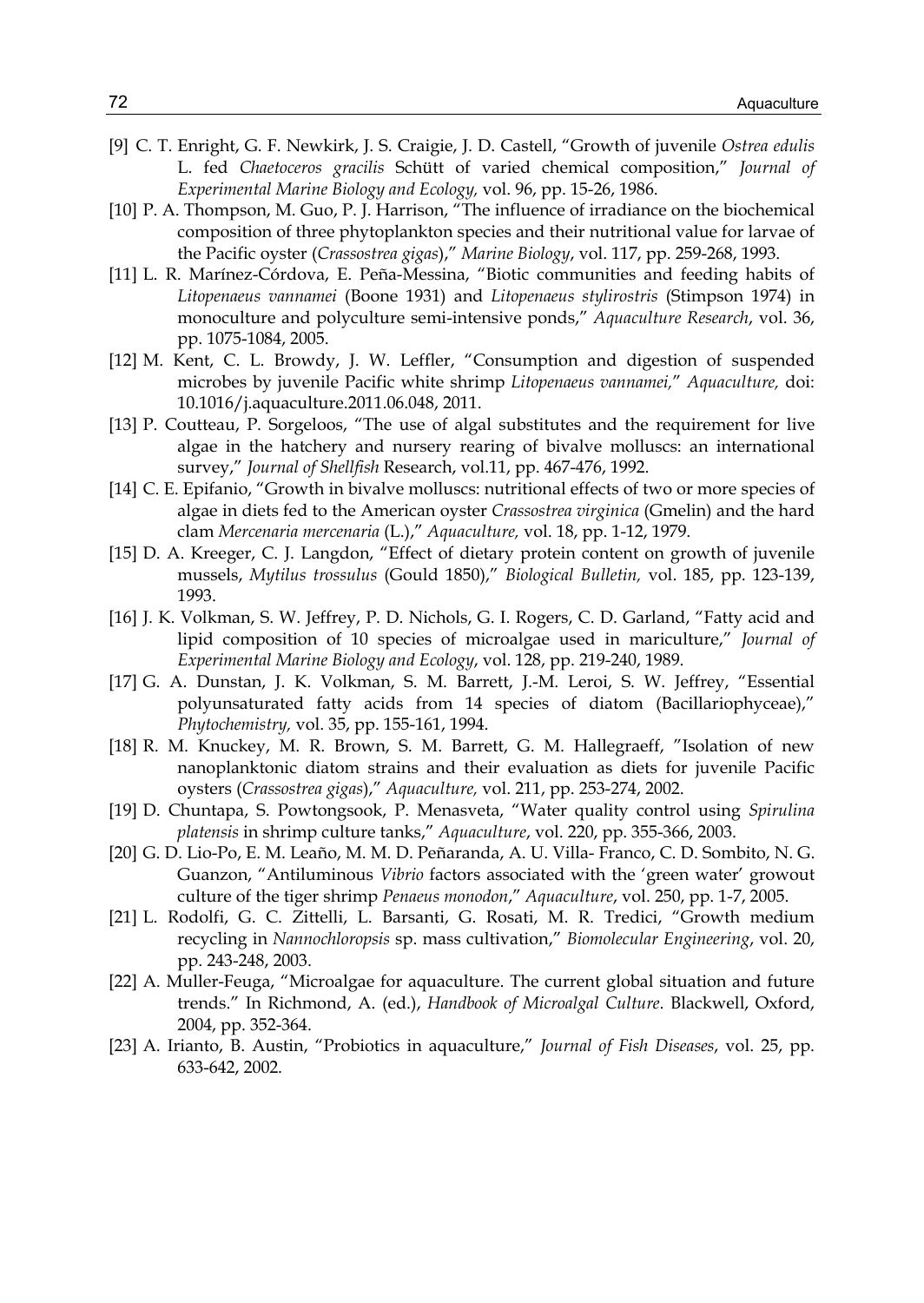- [24] P. Spolaore, C. Joannis-Cassan, E. Duran, A. Isambert, "Review: commercial applications of microalgae," *Journal of Bioscience and Bioengineering,* vol. 101, pp. 87- 96, 2006.
- [25] D. S. Nichols, "Prokaryotes and the input of polyunsaturated fatty acids to the marine food web," *FEMS Microbiology Letters*, vol. 219, pp. 1-7, 2003.
- [26] C. Aragão, L. E. C. Conceição, M. T. Dinis, H.-J. Fyhn," Amino acid pools of rotifers and *Artemia* under different conditions: nutritional implications for fish larvae," *Aquaculture*, vol. 234, pp. 429-445, 2004.
- [27] K. E. Apt, P. W. Behrens, "Commercial developments in microalgal biotechnology," *Journal of Phycology*, vol. 35, pp. 215-226, 1999.
- [28] L. Waldenstedt, J. Inborr, I. Hansson, K. Elwinger, "Effects of astaxanthin-rich algal meal (*Haematococcus pluvalis*) on growth performance, faecal campylobacter and clostridial counts and tissue astaxanthin concentration of broiler chickens," *Animal Feed Science and Technology*, vol. 108, pp. 119-132, 2003.
- [29] M. R. Brown, "The amino acid and sugar composition of 16 species of microalgae used in mariculture," *Journal of Experimental Marine Biology and Ecology*, vol. 145, pp. 79- 99, 1991.
- [30] M. R. Brown, G. A. Dunstan, S. W. Jeffrey, J. K., Volkman, S. M. Barrett, J. M. Leroi, "The influence of irradiance on the biochemical composition of the prymnesiophyte *Isochrysis* sp. (clone T-ISO)," *Journal of Phycology*, vol. 29, pp. 601- 612, 1993.
- [31] M. R. Brown, C. D. Garland, S. W. Jeffrey, I. D. Jameson, J. M. Leroi, "The gross and amino acid compositions of batch and semi-continuous cultures of *Isochrysis* sp. (clone T.ISO), *Pavlova lutheri* and *Nannochloropsis oculata*," *Journal of Applied Phycology*, vol. 5, pp. 285-296, 1993.
- [32] J. Knauer, S. M. Barrett, J. K. Volkman, P. C. Southgate, "Assimilation of dietary phytosterols by Pacific oyster *Crassostrea gigas* spat," *Aquaculture Nutrition*, vol. 5, pp. 257-266, 1999.
- [33] J. Fabregas, C. Herrero, "Marine microalgae as a potential source of minerals in fish diets," *Aquaculture*, vol. 51, pp. 237-243, 1986.
- [34] S. M. Renaud, L. V. Thinh, D. L. Parry, "The gross composition and fatty acid composition of 18 species of tropical Australia microalgae for possible use in mariculture," *Aquaculture*, vol. 170, pp. 147-159, 1999.
- [35] P. J. Harrison, P. A. Thompson, G. S. Calderwood, "Effects of nutrient and light limitation on the biochemical composition of phytoplankton," *Journal of Applied Phycology*, vol. 2, pp. 45-56, 1990.
- [36] J. N. C. Whyte, N. Bourne, C. A. Hodgson, "Influence of algal diets on biochemical composition and energy reserves in *Patinopecten yessoensis* (Jay) larvae," *Aquaculture*, vol. 78, pp. 333-347, 1989.
- [37] J. A. Mendiola, C. F. Torres, P. J. Martín-Alvarez, S. Santoyo, A. Toré, B. O. Arredondo, F. J. Señoráns, A. Cifuentes, E. Ibáñez, "Use of supercritical CO<sub>2</sub> to obtain extracts with antimicrobial activity from *Chaetoceros muelleri* microalga. A correlation with their lipidic content," *European Food Research and Technology,* vol. 224, pp. 505-510, 2007.
- [38] K. Benkendorff, A. R. Davis, C. N. Rogers, J. B. Bremner, "Free fatty acids and sterols in the benthic spawn of aquatic molluscs, and their associated antimicrobial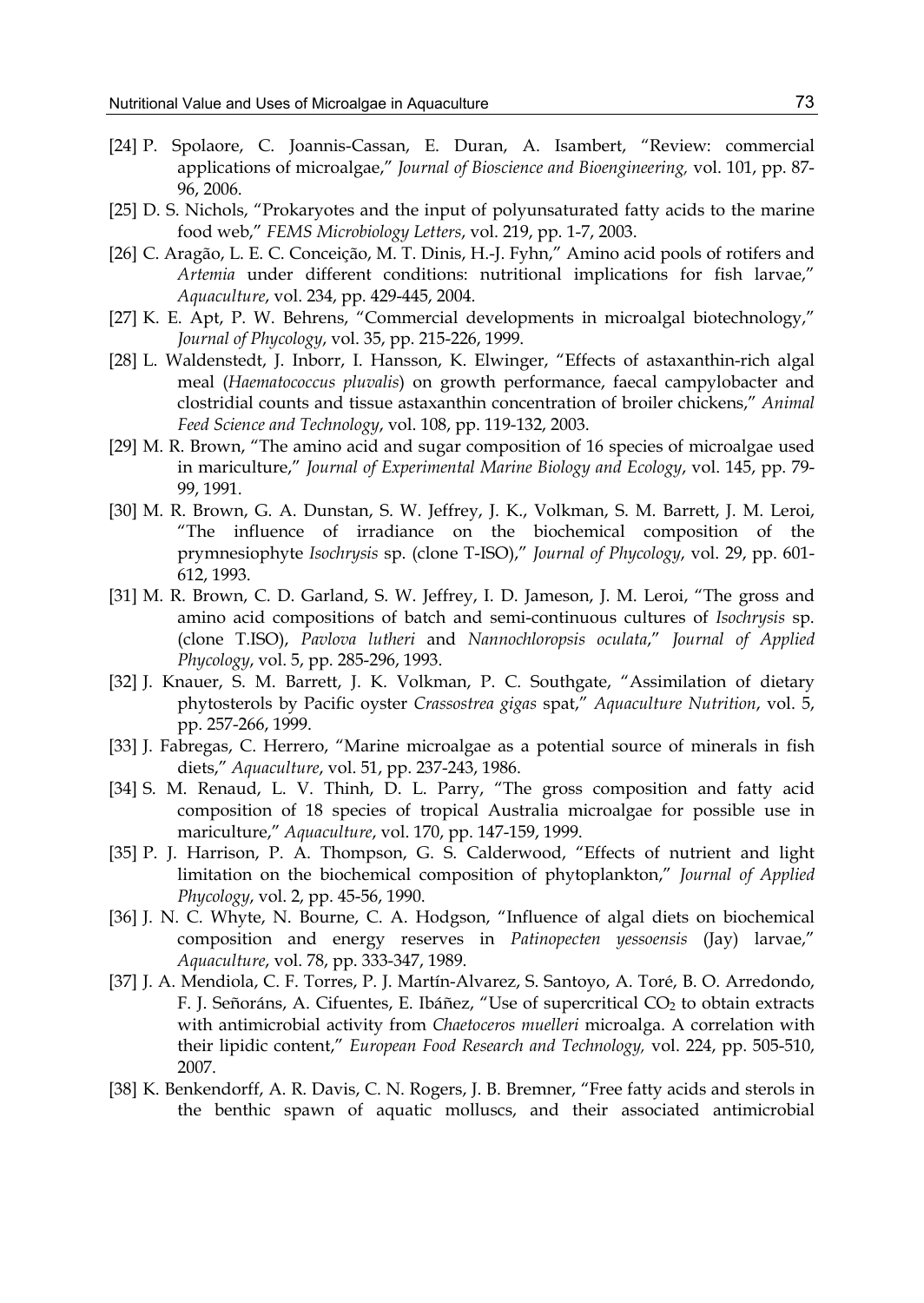properties," *Journal of Experimental Marine Biology and Ecology,* vol. 316, pp. 29-44, 2005.

- [39] V. J. Smith, A. P. Desbois, E. A. Dyrynda, "Conventional and unconventional antimicrobials from fish, marine invertebrates and micro-algae," *Marine Drugs*, vol. 8, pp. 1213-1262, 2010.
- [40] F. Jüttner, "Liberation of 5,8,11,14,17-eicosapentaenoic acid and other polyunsaturated fatty acids from lipids as a grazer defense reaction in epiphithic diatom biofilms," *Journal of Phycology,* vol. 37, pp. 744-755, 2001.
- [41] G. d'Ippolito, S. Tucci, A. Cutignano, G. Romano, G. Cimino, A. Miralto, A. Fontana, "The role of complex lipids in the synthesis of bioactive aldehydes of the marine diatom *Skeletonema costatum*," *Biochimica et Biophysica Acta,* vol. 1686, pp. 100-107, 2004.
- [42] M. Naviner, J.-P. Bergé, P. Durand, H. le Bris, "Antibacterial activity of the marine diatom *Skeletonema costatum* against aquacultural pathogens," *Aquaculture*, vol. 174, pp. 15-24, 1999.
- [43] K. Das, J. Pradhan, P. Pattnaik, B. R. Samantaray, S. K. Samal, "Production of antibacterials from the freshwater alga *Euglena viridis* (Ehren)," *World Journal of Microbiology and Biotechnology,* vol. 21, pp. 45-50, 2005.
- [44] M. A. Borowitzka, "Commercial production of microalgae: ponds, tanks, tubes and fermenters," *Journal of Biotechnology*, vol. 70, pp. 313–321, 1999.
- [45] H. M. Amaro, A. C. Guedes, F. X. Malcata, "Advances and perspectives in using microalgae to produce biodiesel," *Applied Energy*, vol. 88, pp. 3402-3410, 2011.
- [46] S. A. Scott, M. P. Davey, J. S. Dennis, I. Horst, C. J. Howe, D. J. Lea-Smith, "Biodiesel from algae: challenges and prospects," *Current Opinion in Biotechnology,* vol. 21, pp. 277-286, 2010.
- [47] P. Soong, "Production and development of *Chlorella* and *Spirulina* in Taiwan." In: Shelef, G., Soeder, C. J. (Eds.), *Algae Biomass*. Elsevier, Amsterdam, 1980, pp. 97-113.
- [48] L. J. Borowitzka, M. A. Borowitzka, "Industrial production: methods and economics." In: Cresswell, R. C., Rees, T. A. V., Shah, N. (Eds.), *Algal and Cyanobacterial Biotechnology*. Longman Scientific, London, 1989, pp. 294–316.
- [49] A. Belay, "Mass culture of *Spirulina* outdoors—the Earthrise Farms experience". In: Vonshak, A. (Ed.), *Spirulina platensis* (*Arthrospira*): *Physiology, Cell-biology and Biotechnology.* Taylor & Francis, London, 1997, pp. 131-158.
- [50] I. Setlík, S. Veladimir, I. Malek, "Dual purpose open circulation units for large scale culture of algae in temperate zones. I. Basic design considerations and scheme of pilot plant," *Algology Studies (Trebon)*, vol. 1, pp. 11, 1970.
- [51] K. Kawaguchi, "Microalgae production systems in Asia." In: Shelef, G., Soeder, C. J. (Eds.), *Algae Biomass Production and Use*. Elsevier, Amsterdam, 1980, pp. 25-33.
- [52] J. Kyle, R. M. Gladue, "Eicosapentaenoic acids and methods for their production," *World Patent,* vol. 9, pp. 114,427, 1991.
- [53] J. Kyle, S. E. Reeb, V. J. Sicotte, "Dinoflagellate biomass, methods for its production, and compositions containing the same," *USA Patent* 5,711,983, 1998.
- [54] A. P. Carvalho, L. A. Meireles, F. X. Malcata, "Microalgal reactors: a review of enclosed system designs and performances," *Biotechnology Progress,* vol. 22, pp. 1490-1506, 2006.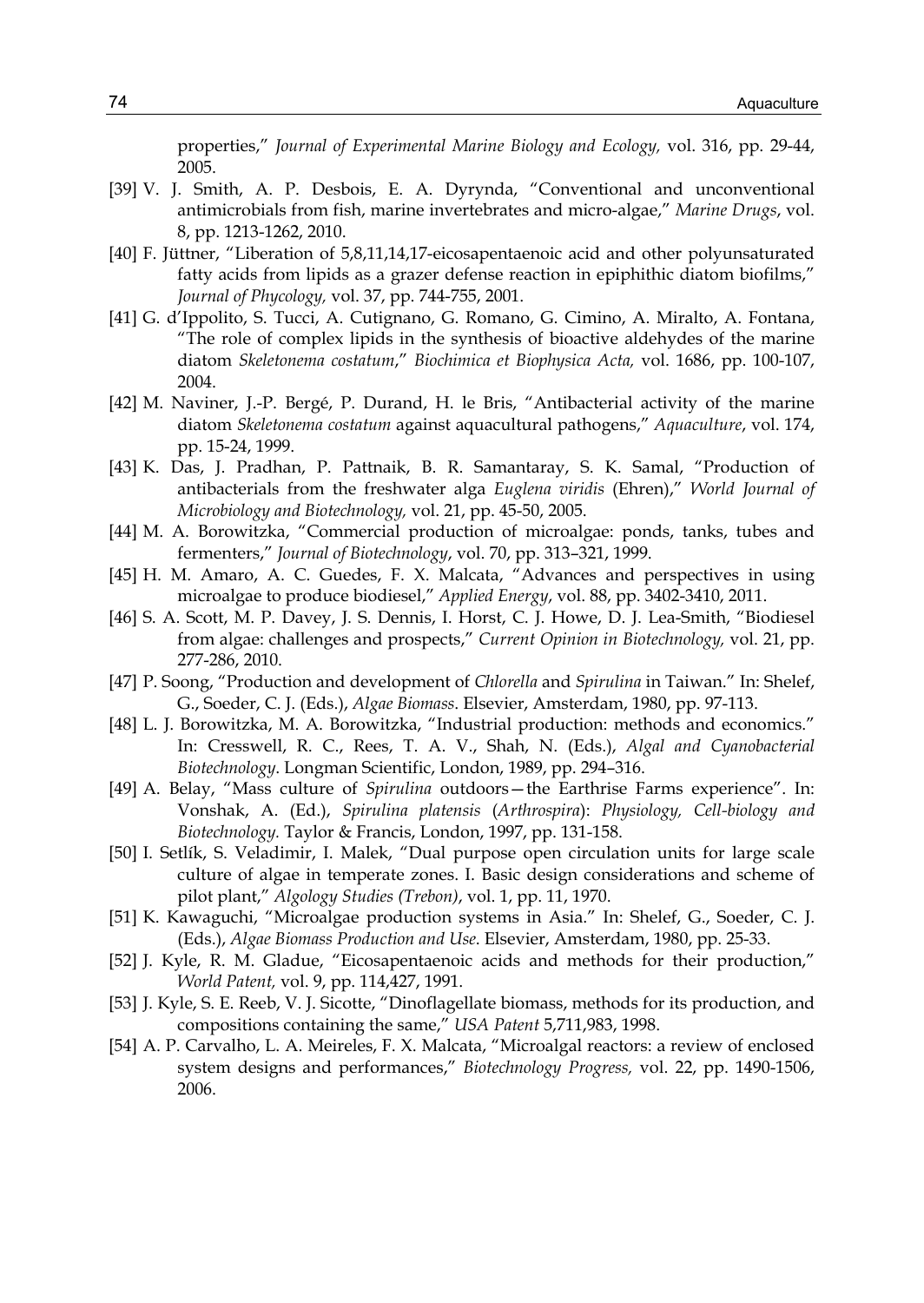- [55] C. Jiménez, B. R. Cossío, D. Labella, N. F. Xavier, "The feasibility of industrial production of *Spirulina* (*Arthrospira*) in southern Spain," *Aquaculture,* vol. 217, pp. 179-190, 2003.
- [56] D. Chaumont, "Biotechnology of algal biomass production: a review of systems for outdoor mass culture," *Journal of Applied Phycology*, vol. 5, pp. 593-604, 1993.
- [57] L. Terry, L. P. Raymond, "System design for the autotrophic production of microalgae," *Enzyme and Microbial Technology,* vol. 7, pp. 474-487, 1985.
- [58] Y. Chisti, "Biodiesel from microalgae beats bioethanol," *Trends in Biotechnology,* vol. 26, pp. 126-131, 2008.
- [59] L. Rodolfi, G. C. Zittelli, N. Bassi, G. Padovani, N. Biondi, G. Bonini, "Microalgae for oil: strain selection, induction of lipid synthesis and outdoor mass cultivation in a lowcost photobioreactor," *Biotechnology and Bioengineering,* vol. 102, pp. 100-112, 2008.
- [60] U. Ugwu, H. Aoyagi, H. Uchiyama, "Photobioreactors for mass cultivation of algae," *Bioresource Technology*, vol. 99, pp. 4021-4028, 2008.
- [61] Y. Chisti, "Biodiesel from microalgae," *Biotechnology Advances*, vol. 25, pp. 294-306, 2007.
- [62] O. Pulz, "Photobioreactors: production systems for phototrophic microorganisms," *Applied Microbiology and Biotechnology,* vol. 57, pp. 287-293, 2001.
- [63] B. Metting, "Biodiversity and application of microalgae," *Journal of Industrial Microbiology,* vol. 17, pp. 477-489, 1996.
- [64] E. Molina-Grima, "Microalgae, mass culture methods." In M. C. Flickinger, & S. W. Drew (Eds.), *Encyclopedia of Bioprocess Technology*: *Fermentation*, *Biocatalysis and Bioseparation*. New York: Wiley, 1999, vol. 3, pp. 1753-1769.
- [65] R. Tredici, "Bioreactors, photo." In Flickinger, M. C. & Drew, S. W. (Eds.), *Encyclopedia of Bioprocess Technology*: *Fermentation*, *Biocatalysis and Bioseparation*, vol. 1. New York, Wiley, 1999, pp. 395-419.
- [66] G. Acién-Fernández, F. García-Camacho, J. A. Sánchez-Pérez, J. M. Fernández-Sevilla, E. Molina-Grima, "Modelling of biomass productivity in tubular photobioreactors for microalgal cultures: effects of dilution rate, tube diameter and solar irradiance," *Biotechnology and Bioengineering*, vol. 58, pp. 605-616, 1998.
- [67] S. Aiba, "Growth kinetics of photosynthetic microorganisms," *Advances in Biochemical Engineering*, vol. 23, pp. 85-156, 1982.
- [68] L. E. Erickson, H. Y. Lee, "Process analysis and design of algal growth system." In: Barclay, W. R. and McIntosh, R. P. (Eds), *Algal Biomass Technologies: an Interdisciplinary Perspective*. J. Cramer, Berlin-Stuttgart, 1986, pp. 197–206.
- [69] S. L. Pirt, Y. K. Lee, M. R. Walach, M. W. Pirt, H. H. Balyuzi, M. J. Bazin, "A tubular bioreactor for photosynthetic production of biomass from carbon dioxide: design and performance," *Journal of Chemical Technology and Biotechnology*, vol. 33B, pp. 35- 58, 1983.
- [70] L. Rorrer, R. K. Mullikin, "Modeling and simulation of a tubular recycle photobioreactor for macroalgal cell suspension cultures," *Chemical Engineering Science*, vol. 54, pp. 3153-3162, 1999.
- [71] C. Posten, "Design principles of photo-bioreactors for cultivation of microalgae," *Engineering in Life Sciences,* vol. 9, pp. 165-177, 2009.
- [72] A. A. Tsygankov, "Laboratory scale photobioreactors," *Applied Biochemistry and Microbiology,* vol. 37, pp. 333-341, 2001.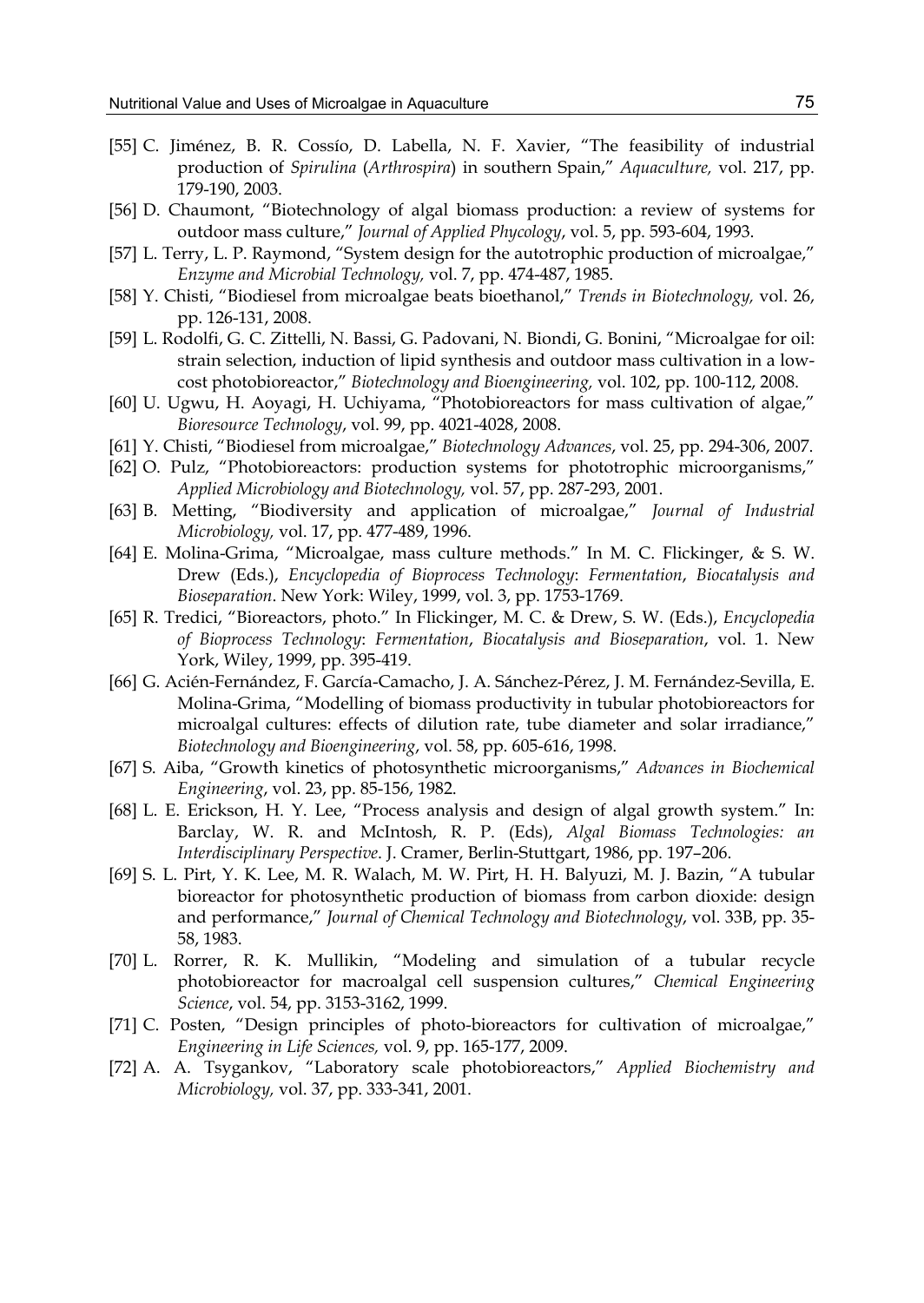- [73] A. Borowitzka, "Microalgae as sources of pharmaceuticals and other biologically active compounds," *Journal* of *Applied Phycology*, vol. 7, pp. 3-15, 1995.
- [74] A. Vonshak, "Tubular photobioreactors for algal mass production; prospects and achievements," *Israeli Journal of Aquaculture (Bamidgeh),* vol. 44*,* pp. 151, 1992.
- [75] M. Olaizola, "Commercial development of microalgal biotechnology: from the test tube to the marketplace," *Biomolecular Engineering,* vol. 20, pp. 459-466, 2003.
- [76] E. Molina-Grima, F. G. Acién-Fernández, F. García-Camacho, F. Camacho-Rubio, Y. Chisti, "Scale-up of tubular photobioreactors," *Journal of Applied Phycology,* vol. 12, pp. 355-368, 2000.
- [77] N. de Pauw, G. Persoone, "Micro-algae for aquaculture*.*" In: Borowitzka, M. A., Borowitzka, L. J. (Eds.), *Micro-Algal Biotechnology*. Cambridge University Press, Cambridge, 1988, pp. 197-221.
- [78] R. Benemann, W. J. Oswald, "Systems and economic analysis of microalgae ponds for conversion of CO2 to biomass," *Final Report, Subcontract XK 4-04136- 06*, Pittsburgh Energy Technology Center Grant No. DE-FG22-93PC93204, p. 260, 1996.
- [79] FAO, 2000. *Aquaculture Production 1992–1998*. FAO, Rome.
- [80] I. Tzovenis, G. Triantaphyllidis, X. Naihong, E. Chatzinikolaou, K. Papadopoulou, G. Xouri, T. Tafas, "Cryopreservation of marine microalgae and potential toxicity of cryoprotectants to the primary steps of the aquacultural food chain," *Aquaculture*, vol. 230, pp. 457-473, 2004.
- [81] M. A. Borowitzka, "Microalgae for aquaculture: opportunities and constraints," *Journal of Applied Phycology*, vol. 9, pp. 393-401, 1997.
- [82] J. Knauer, P. C. Southgate, "A review of the nutritional requirements of bivalves and the development of alternative and artificial diets for bivalve aquaculture," *Reviews in Fisheries Science*, vol. 7, pp. 241–280, 1999.
- [83] R. Robert, P. Trintignac, "Substitutes for live microalgae in mariculture: a review," *Aquatic Living Resources*, vol. 10, pp. 315–327, 1997.
- [84] G. Chini-Zittelli, F. Lavista, A. Bastianini, L. Rodolfi, M. Vincenzini, M. R. Tredici, "Production of eicosapentaenoic acid by *Nannochloropsis* sp. cultures in outdoor tubular photobioreactors," *Journal of Biotechnology*, vol. 70, pp. 299-312, 1999.
- [85] B. Spolaore-Robinson, T. M. Samocha, J. M. Fox, R. L. Gandy, D. A. McKee, "The use of inert artificial commercial food sources as replacements of traditional live food items in the culture of larval shrimp, *Farfantepenaeus aztecus*," *Aquaculture*, vol. 245, pp. 135-147, 2005.
- [86] C. Seguineau, A. Laschi-Loquerie, J. Moral, J.-F. Samain, "Vitamin requirements in great scallop larvae," *Aquaculture International*, vol. 4, pp. 315-324, 1996.
- [87] R. Brown, S. M. Barret, J. K. Volkman, S. P. Nearhos, J. Nell, G. L. Allan, "Biochemical composition of new yeasts and bacteria evaluated as food for bivalve aquaculture," *Aquaculture*, vol. 143, pp. 341-360, 1996.
- [88] J. Langdon, E. T. Bolton, "A microparticulate diet for suspension-feeding bivalve mollusc, *Crassostrea virginica* (Gmelin)," *Journal of Experimental Marine Biology and Ecology,* vol. 89, pp. 239-258, 1984.
- [89] P. Coutteau, M. Dravers, P. Leger, P. Sorgeloos, "Manipulated yeast diets and dried algae as a partial substitute for live algae in the juvenile rearing of the Manila clam *Tapes philippinarum* and the Pacific oyster *Crassostrea gigas*," *Special Publication of the European Aquatic Society Ghent*, Belgium, vol. 18, pp. 523-531, 1993.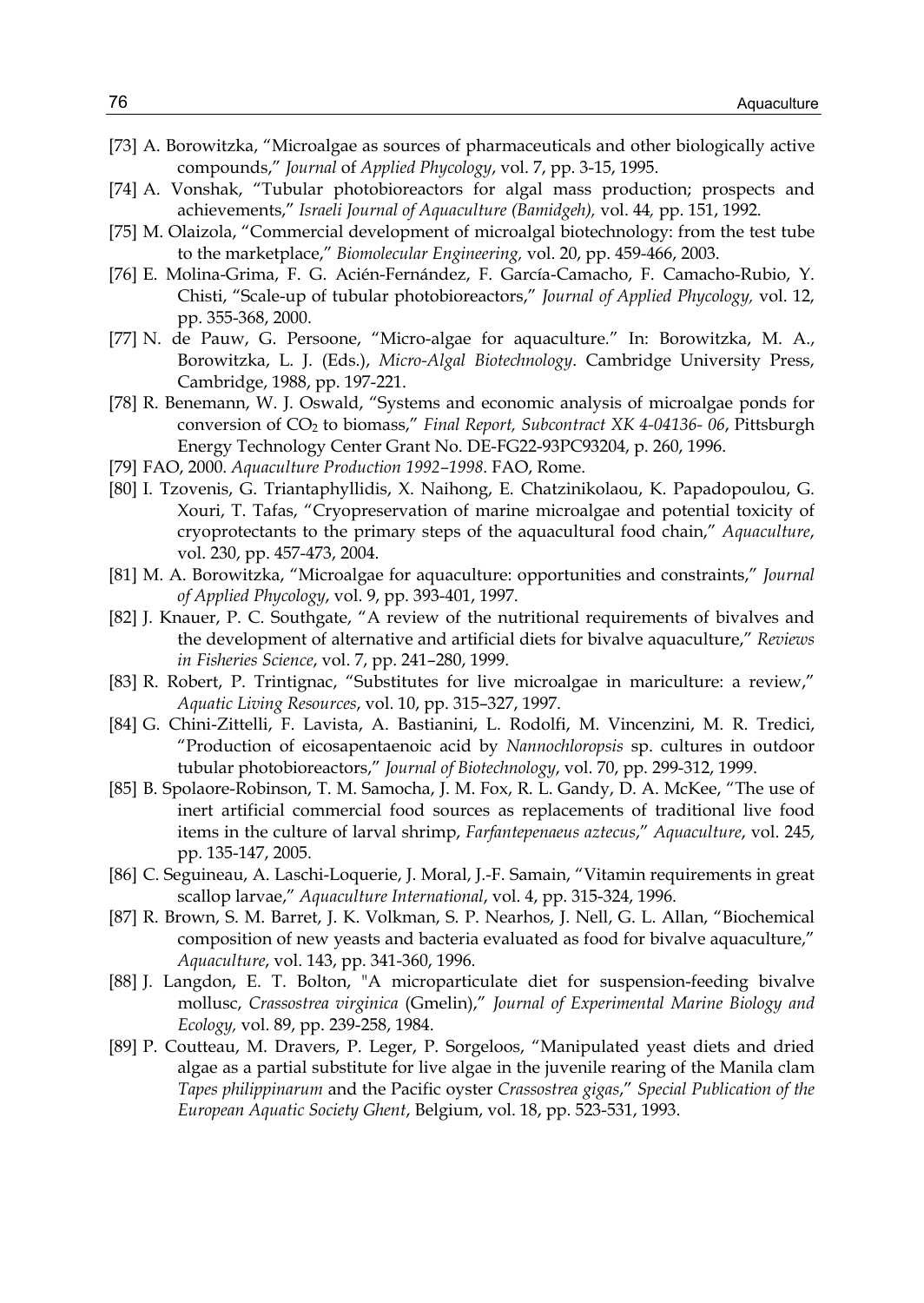- [90] J. A. Nell, W. A. O'Connor, "The evaluation of fresh algae and stored algal concentrates as a food source for Sydney rock oyster, *Saccostrea commercialis* (Iredale and Roughley) larvae," *Aquaculture*, vol. 99, pp. 277-284, 1991.
- [91] A. McCausland, M. R. Brown, S. M. Barrett, J. A. Diemar, M. P. Heasman, "Evaluation of live and pasted microalgae as supplementary food for juvenile Pacific oysters (*Crassostrea gigas*)," *Aquaculture and Research*, vol. 174, pp. 323-342, 1999.
- [92] M. Heasman, J. Diemar, W. O'Connor, T. Sushames, L. Foulkes, "Development of extended shelf-life micro-algae concentrate diets harvested by centrifugation for bivalve molluscs—a summary," *Aquaculture and Research*, vol. 31, pp. 637–659, 2000.
- [93] A. Muller-Feuga, R. Robert, C. Cahu, J. Robin, P. Divemach, "Use of microalgae in aquaculture." In: Støttrup, J. A., McEvoy, L. A., (Eds), *Live Feeds in Marine Aquaculture*. Blackwell, Oxford, 2003, pp. 253-299.
- [94] E. Montaini, G. C. Zittelli, M. R. Tredici, E. M. Grima, J. M. F. Sevilla, J. A. S. Perez, "Long-term preservation of *Tetraselmis suecica*: influence of storage on viability and fatty acid profile," *Aquaculture*, vol. 134, pp. 81-90, 1995.
- [95] A. Csordas, J.-K. Wang, "An integrated photobioreactor and foam fractionation unit for the growth and harvest of *Chaetoceros* spp. in open systems," *Aquacultural Engineering*, vol. 30, pp. 15-30, 2004.
- [96] M. Millamena, E. J. Aujero, I. G. Borlongan, "Techniques on algae harvesting and preservation for use in culture as larval food," *Aquaculture Engineering*, vol. 9, pp. 295-304, 1990.
- [97] E. Poelman, N. de Pauw, B. Jeurissen, "Potential of electrolytic flocculation for recovery of micro-algae," *Resources*, *Conservation* and *Recycling*, vol. 19, pp. 1-10, 1997.
- [98] N. Rossingol, L. Vandanjon, P. Jaouen, F. Quéméneur, "Membrane technology for the continuous separation microalgae/culture medium: compared performances of cross-flow microfiltration and ultrafiltration," *Aquaculture Engineering*, vol. 20, pp. 191-208, 1999.
- [99] E. Sandbank, "The utilization of microalgae as feed for fish," *Ergeb Limnology*, vol. 11, pp. 108-120, 1978.
- [100] R. M. Knuckey, M. R. Brown, R. Robert, D. M. F. Frampton, "Production of microalgal concentrates by flocculation and their assessment as aquaculture feeds," *Aquacultural Engineering*, vol. 35, pp. 300-313, 2006.
- [101] J. O. M. Karlson, M. Toner, "Long-term storage of tissues by cryopreservation: critical issues," *Biomaterials*, vol. 17, pp. 243-256, 1996.
- [102] P. Mazur, "Freezing of living cells: mechanisms and implications," *American Journal of Physiology*, vol. 247, pp. 125-142, 1984.
- [103] M. Fahy, "The relevance of cryoprotectant 'toxicity' to cryobiology," *Cryobiology*, vol. 23, pp. 1-13, 1986.
- [104] M. Fahy, T. H. Lilley, H. Lindsell, M. J. Douglas, H. T. Meryman, "Cryoprotectant toxicity and cryoprotectant toxicity reduction: in search of molecular mechanisms," *Cryobiology*, vol. 27, pp. 247- 268, 1990.
- [105] R. Taylor, R. L. Fletcher, "Cryopreservation of eukaryotic algae—a review of methodologies," *Journal of Applied Phycology*, vol. 10, pp. 481–501, 1999.
- [106] W. Barclay, S. Zeller, "Nutritional enhancement of n-3 and n-6 fatty acids in rotifers and *Artemia nauplii* by feeding spray-dried *Schizochytrium* sp.," *Journal of the World Aquaculture Society*, vol. 27, pp. 314-322, 1996.